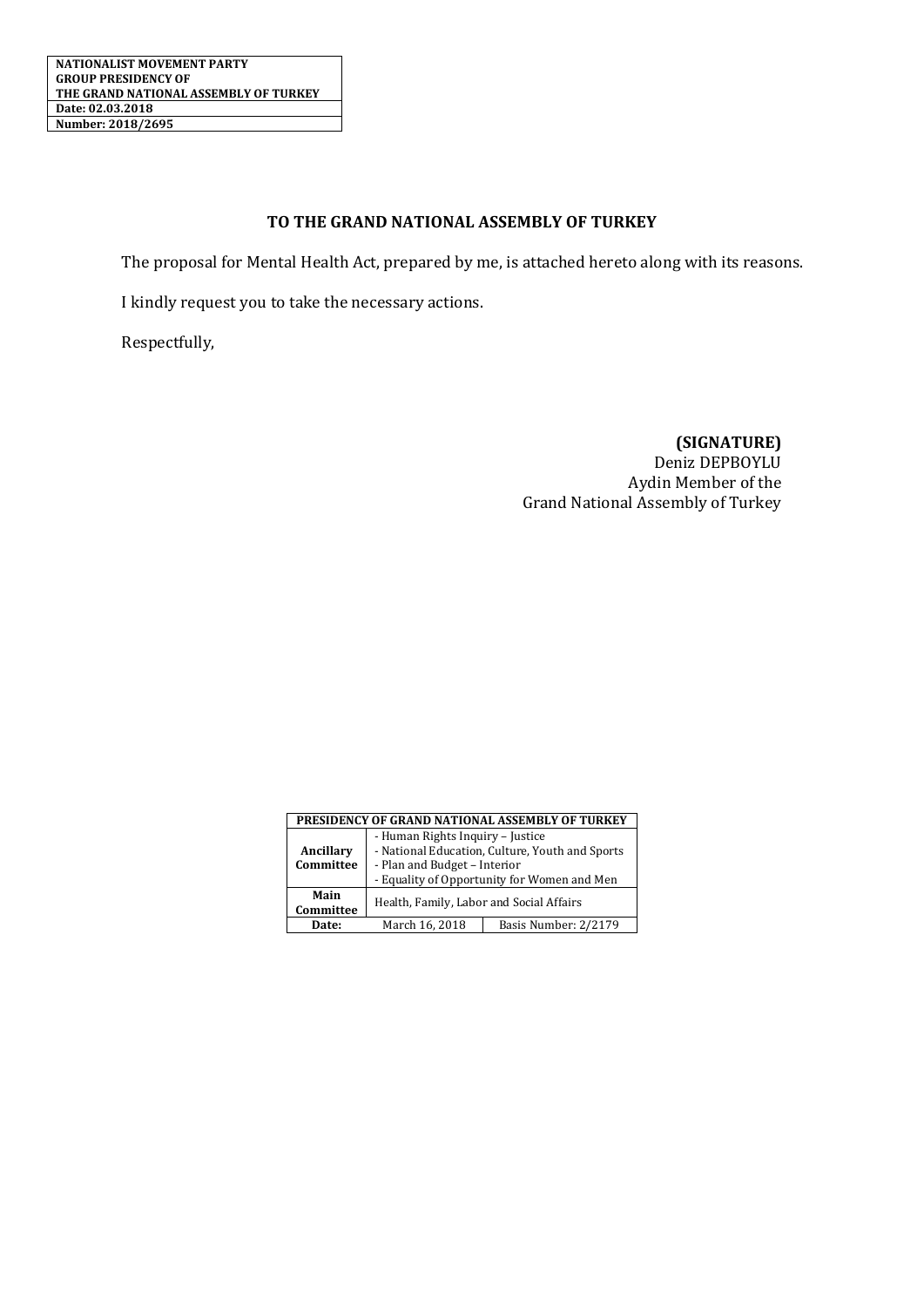**GRAND NATIONAL ASSEMBLY OF TURKEY DEPARTMENT OF LAWS AND RESOLUTIONS March 02, 2018 Number:**

**TRANSFERRED TO THE ELECTRONIC DOCUMENT MANAGEMENT SYSTEM**

**GRAND NATIONAL ASSEMBLY OF TURKEY GENERAL DOCUMENT March 02, 2018 Number: 243889**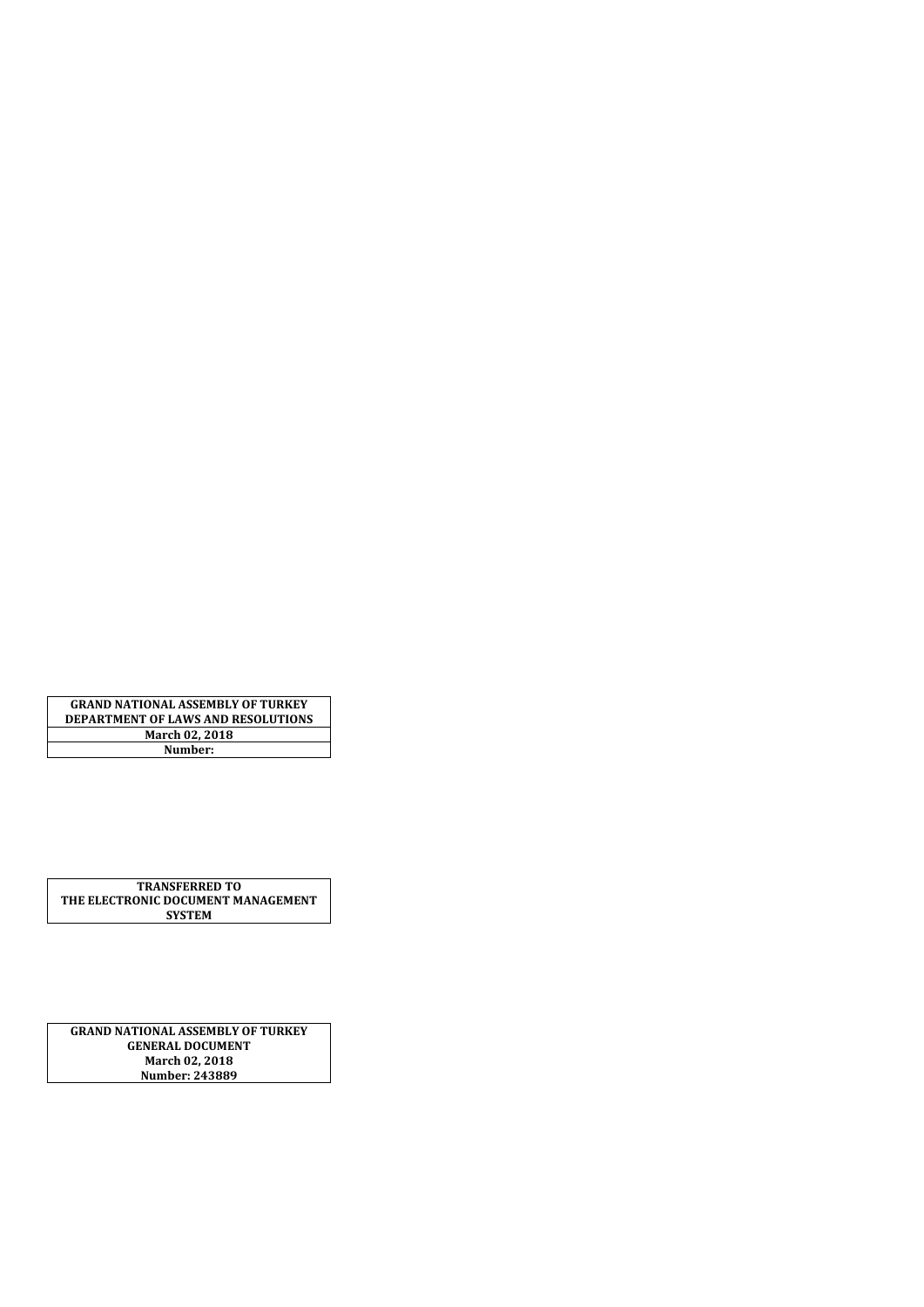#### **GENERAL PREAMBLE**

The laws and acts constitute the significant and strong corporate and social contracts for the purpose of protection of the rights of the individuals in the society as well as for the purpose maintenance of a peaceful and secure life in order to determine the social order and duties and responsibilities.

The individuals have physical, economic and mental difficulties in complicating life conditions, which become more difficult increasingly, and the problems of the beneficiaries and providers in the field of mental health services are increasing in parallel therewith.

In order to deal with any and all of such problems in a conscious and scheduled manner, we urgently need any social contract, under which the rights, limits and authorities/powers are determined clearly and explicitly, i.e. "Mental Health Act".

All of the developed countries and the most of the developing countries have any "Mental Health Act". Any and all of the mental health acts of such countries have been regulated in a manner to cover the voluntary and involuntary (compulsory) treatment and social healing of the individuals, who have been affected by the mental health problems on significant basis, and who have the conditions for psycho-social disability.

Unfortunately, no mental health act has been available in our Country until today. Any failure in regulating the mental health services under the legal framework has caused the internal limits of responsibilities to be uncertain. Even worse, the field of mental health has been exposed to exploitation by those who have not been educated and trained with respect to the mental health. Such issue particularly causes the persons, who wish to receive mental health service, to be exploited on economical basis, and also it causes their health to be jeopardized due to incorrect practices.

The purpose of this draft act is to protect the rights of the beneficiaries, in particular, and to develop any discipline in the field of mental health services since the number of individuals, who need to receive assistance/support due to the problems, stress, anxiety, trauma and mental diseases caused by the daily life, is increasing rapidly day by day.

The social surveys, which have been carried out in many countries, indicate that the mental diseases are much more prevalent than thought. In consequence of the surveys performed within the period of last 10 years with respect to the data of the 17 different countries for the last 12 months, the presence of any mental health has been found to be between 4.5% and 26%. Also in consequence of the study for the Mental Health Profile of Turkey, which represents the entire society in our country, the prevalence of 12 months has been found to be 17.2%. Such percentages indicate that one of the six persons in society has mental disease at a level to be diagnosed.

Based on the data obtained by the World Health Organization, the situation with respect to such matter is not pleasant in Turkey, either. The number of persons with the complaint of depression has reached the 3 million 260 thousand.

The rates of suicides have increased by the 50 percent within the last 40 years in our country. About 29 thousand persons have passed away within the last 10 years as a consequence of committing a suicide. The 27 percent of such figure consists of the females while 73 percent thereof consist of the males. In 2015, the number of suicides resulting in death increased by 1.3 percent in comparison with the previous year, and it reached the 3 thousand 211 persons. 34.3 percent of the persons committing a suicide consists of the individuals within the age of 15-29.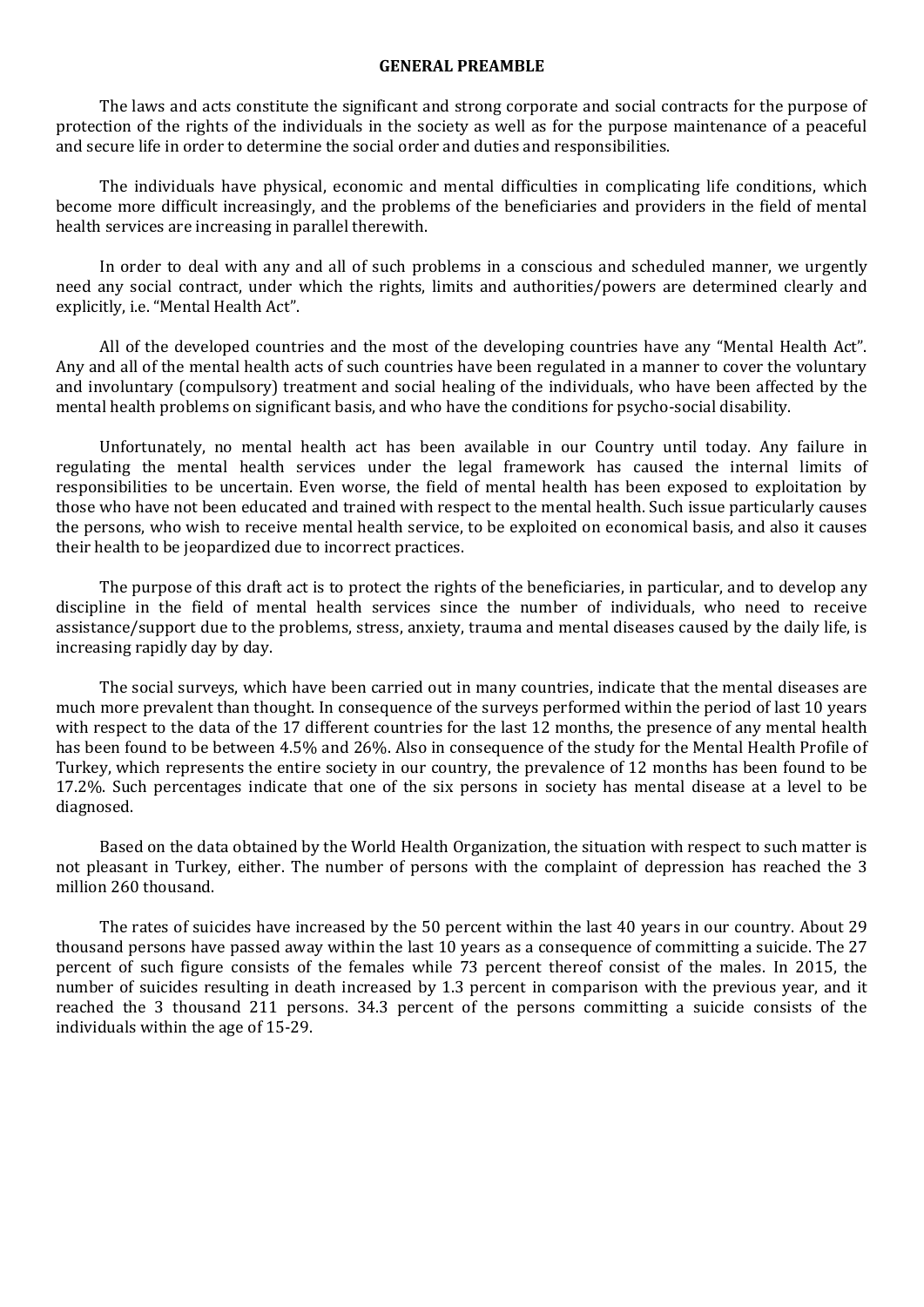In the scientific studies, which have been carried out with respect to the suicide, it is stated that the individuals, who attempt suicide, have the problems in relation to the sense of awareness, the feeling of guilt and the feelings causing the anxiety and depression. Consequently, the individual prone to anxiety and the depressive feelings developing in such individuals, and also the feelings of anger and anxiety may be considered some of the reasons of the suicide. It may be possible for the persons, who are prone to the suicide, to prevent the suicide cases by enabling such persons to easily access the mental health services and to receive professional assistance.

Based on the data, obtained from the Ministry of Health, it has been determined that the 8 million 179 thousand persons used antidepressants in 2014. Also, based on such data, the number of females, using antidepressants, is two times the number of males using antidepressants. The rate of use of antidepressants has increased by 56 percent within the last 5 years in Turkey. Consumption of antipsychotic has increased up to 12 million 158 thousand boxes from 7 million 201 thousand boxes within the last 5 years.

Considering the problems with respect to the addiction, the mental health services become prominent once again since we are faced with the fact that the age of the initial use of the narcotic drugs has decreased down to the age of ten, and that the rate of use thereof has increased accordingly. Also, based on the statements of AMATEM (Alcohol and Substance Addiction Treatment Center), we know that 26 thousand 812 additive persons applied to Istanbul AMATEM in the first six months of 2017, and that a great majority of such persons consisted of the persons using narcotic drugs.

Moreover, considering the violence against the women, children and other creatures, with whom we share our life, the individuals' skills to conflict and solve problem, stress management, need for the support with respect to the anger control/management become prominent, as well.

In consequence of the study for Mental Health Profile in Turkey, it has been determined that 14% of the persons with the mental problem has consulted any specialist. Such rate indicated that thousands of persons, who need treatment, have not received any treatment. In addition to the fact that the mental diseases are frequently seen, they cause loss of ability, in other words, incapacitation of the individuals. In contrary to many physical diseases, the mental diseases appear in the young ages, and the most of them are of chronic nature, and also they may even continue for a life time.

The mental health diseases affect the life of the persons as much as the physical diseases on minimum basis, and they cause labor loss. The direct and indirect economic costs of such diseases are higher. Neuropsychiatric cases consist of the 31% of the life spending with the loss of ability. In order of primary reasons for the life spending with the loss of ability, 5 of the first 20 medical cases consist of the mental problems (unipolar depression, disorders arising from use of alcohol, schizophrenia, bipolar affective disorder, and Alzheimer and other dementia).

Therefore, among the mental needs for our country, providing the community education in a manner to ensure the early diagnosis and treatment of the mental diseases, and taking the protective and preventive measures, and providing the easily accessible, prevalent and high-quality mental health services are of great importance. The most significant stage to achieve such matter is to create the statutory regulations, which will ensure the disciplinary activities towards the persons, applying the service, the services to be provided, the institutions and organizations to assume responsibility, along with the "Mental Health Act".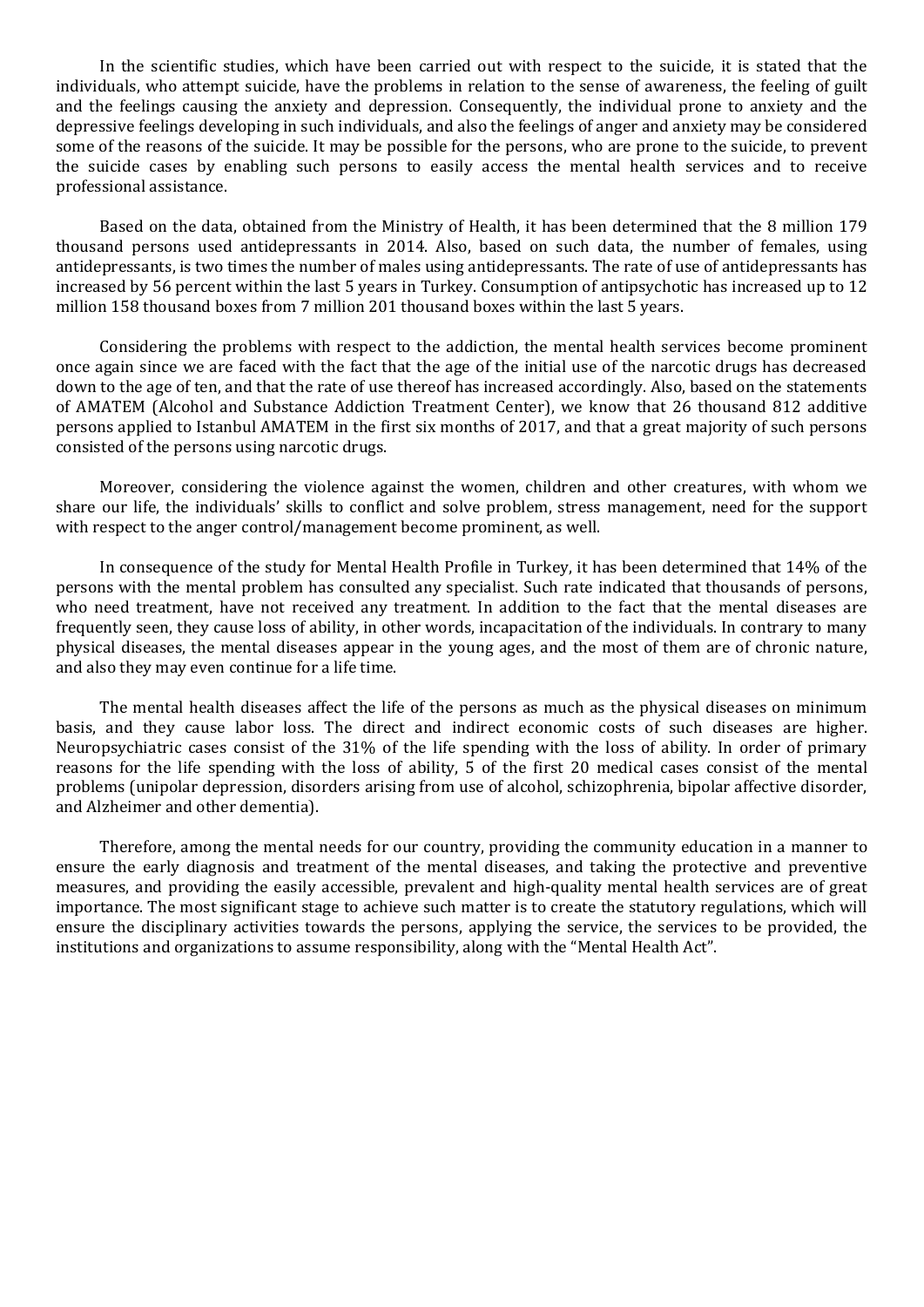The general tendency in the field of mental health within the last 40 years concentrates on implementation of the human-, community-, and healing-oriented understanding as well as on preparation of the laws/acts accordingly. While forming the sections of the text of the Act Draft, it has been discussed until reaching an agreement through the opinions and suggestions of the representatives of the nine different organizations and NGO (Non-Governmental Organization), which constitute the participants, and any and all efforts have been made in order to ensure that the Act has the content in a manner to cover the preventive mental health services, as well.

The primary purpose of the Act is to regulate the voluntary and involuntary (compulsory) treatment of the individuals, who satisfy the requirements for the psycho-social disability; however, the specialists, who serve in the field of the mental health, and who are naturally covered by such commission, but, who have not any professional chamber and laws/acts in our country, as well as how the job descriptions of such specialists are specified under the Act have necessarily constituted the subject of this Act. The long period of discussion and exchange of opinions have been performed with respect to such descriptions, and the text, to be presented to any and all workers to serve in such field, has been agreed accordingly. The draft has been submitted for the opinion of any and all persons serving in such field, and any verbal and written feedback with respect to such matter has been collected. Thereafter, the act draft has been finalized during the two meetings held.

The primary purpose of the "Proposal for Mental Health Act" prepared is to defend the rights of the persons receiving service in the field of mental health.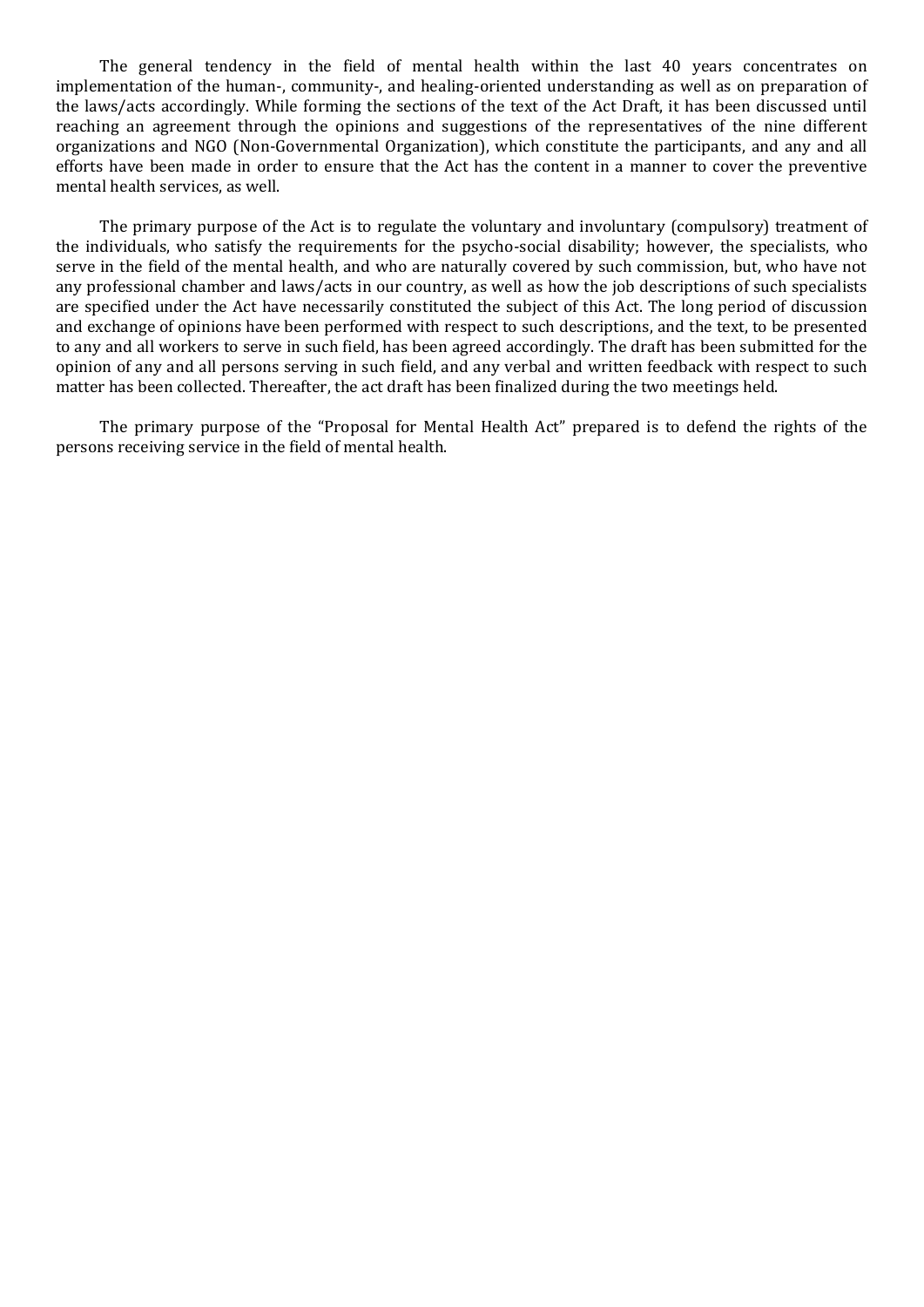#### **GROUNDS FOR THE SECTIONS**

**SECTION 1 –** This Section specifies the purpose of the Mental Health Act

**SECTION 2 –** This Section defines the subjects covered by the Mental Health Act.

**SECTION 3 –** This Section defines the persons and cases specified under the Mental Health Act.

**SECTION 4 –** This Section aims at describing, in detail, the rights, which are defined under the UN Convention on the Rights of the Persons with Disabilities, the UN Convention on the Rights of Child and the Law on Persons with Disabilities with respect to receipt of mental health and support services, for the individuals with the psycho-social disability, as well as at setting forth the principles required to be taken as basis with respect to implementation of the provisions prescribed under the mental health act.

**SECTION 5 –** This Section arranges the Section 5 of the UN Convention on the Rights of the Persons with Disabilities, which regulates the prohibition of discrimination based on the disability, and the provisions, which are specified in parallel with the regulations available in the Section 4 of the Law on Persons with Disabilities, specifically for the persons with the psycho-social disability. This Section aims at securing the right of the persons, who have the developmental disorder, mental problem or difficulty, to receive healthcare and support services within the institutions and organizations, providing general medical services, in the same manner as the individuals, who do not have such problems or difficulties.

**SECTION 6 –** This Section describes the principles for protection of the mental health and for prevention of the mental diseases as well the arrangements, required to performed in the various fields, in accordance with the fundamental rights, which are defined under the UN Convention on the Rights of Child, the Universal Declaration of Human Rights and the Constitution, and with the scope of the community mental health services available in the National Mental health Action Plan, and also with the principles defined by the World Health Organization and accepted globally.

**SECTION 7 -** The right to access the mental health services and supports in their own environment, and the rights, which may be exercised legally with respect to use of such services and supports, are the benefit of both the persons with the mental health problem and any and all citizens of the Republic of Turkey. This Section aims at securing the right of the persons with the serious mental health problem to receive the mental health and support services, which will establish the healing of such persons, integrity of such persons with the society, and also self-sufficiency in economical terms, in the least restrictive environment, and on a voluntary basis, and as the most extensive manner as possible. It also aims at ensuring that the persons with disabilities, who are specified under the United Nations Convention and Law on Persons with Disabilities, as defined under the Section 1 to Section 30 hereof with respect to the Rights of the Persons with Disabilities, benefit from any and all rights and freedoms fully and equally together with the other individuals.

**SECTION 8 –** This Section describes the principles for the manner of implementation of the rights, defined in the content of the Human Rights and Biomedicine Convention and the Law on Persons with Disabilities, and the principles, required to be implemented, during the process for receipt of the medical service in case of any mental disorder and disability.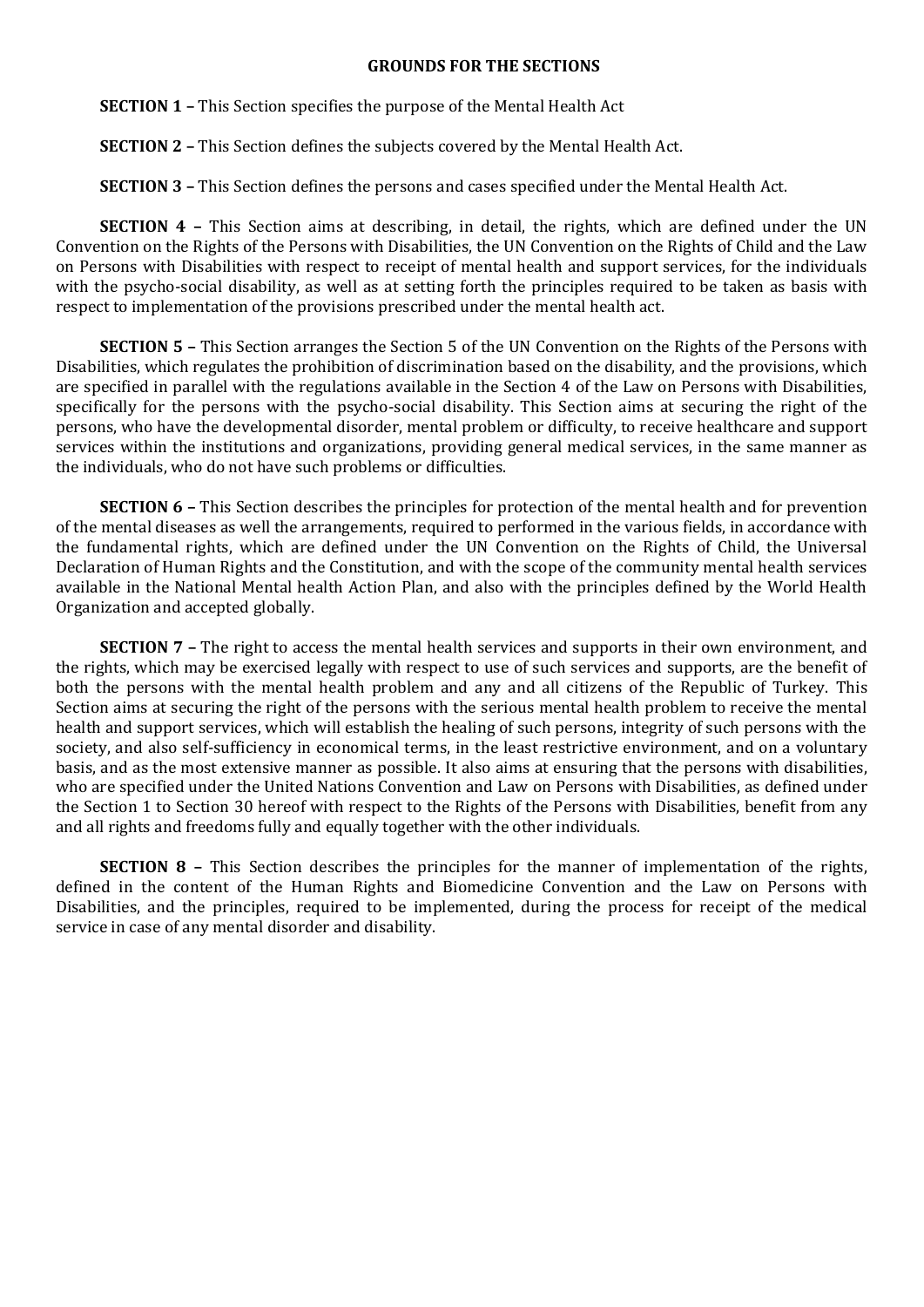**SECTION 9 –** This Section describes the services and practices protecting and developing the mental health of the person and/or persons, who act as the healthcare provider of the individual with the mental disorder, and also the arrangements strengthening the healthcare-providing roles of such persons.

**SECTION 10 –** This Section aims at protecting the mental health of the service providers in the field of the mental health, like the beneficiaries, by taking into the different aspects of the field of mental health from the other fields of medical practice, and at eliminating the deformations arising from the nature of the professional practices, and at protecting the educational and personal rights of such service providers, and at ensuring that such service providers carry out their profession in a secure environment, and at increasing the skills of such service providers, and also at protecting their mental health.

**SECTION 11 –** This Section aims at defining the limits of responsibility of the members of profession, institutions and the relevant parties with respect to how and under which circumstances the personal information, obtained directly or indirectly by the members of profession for Mental Health during performance of their profession, will be retained and for which reasons and how such information will be disclosed, based on the rating of the personal information as specified under the Section 3 "Definitions" hereof.

**SECTION 12 -** This Section aims at defining that the mental health and diseases specialists are authorized to diagnose any mental disorder or disease, by observing the Law Nr. 1219 on the Mode of Execution of Medicine and Medical Sciences and the international medical conventions, and at preventing any unauthorized persons and members of profession from making any diagnose for such purpose, and at protecting the community healthcare.

**SECTION 13 – This Section aims at specifying the quality and principles of the healing services, and at** emphasizing the importance of the team work with respect to such services, and at defining the requirement for remaining within the limits of profession with respect to the introductions to be performed by the members of profession for mental health for the beneficiaries.

**SECTION 14 –** This Section determines the principles for the healing-oriented services, concentrating on provision of a high-quality life for the users of the service as well as on the requirements specific to the individual, for the purpose of emphasizing the healthcare and healing in addition to the treatment and rehabilitation under the Mental Health Declaration for Europe (2005) - World Health Organization, and increasing the well-being of the individuals, whose mental health has deteriorated, as specified under the Mental Health Action Plan for Europe (2013 – 2020) - World Health Organization, and arranging the services, which increase the healing, and also integrating the term of healing into the first rank.

**SECTION 15 -** This Section tries to describe that the processes for the involuntary treatment and hospitalization into the hospitals and healthcare institutions with respect to the persons with the mental disease are required to be carried out under which circumstances. Also, this Section aims at determining the procedures for obtaining the informed consent of the patient, and for making any supported decision, and for limiting the freedom of the patient for treatment purposes upon obtainment of the consent of the legal representative of the patient.

**SECTION 16 –** This Section aims at how the court will be notified of restriction of the freedom of the persons with the mental disease following the medical requirement in the event that such persons are required to be hospitalized and treated on involuntary basis, and at how the court will perform the decision and audit processes, and at how the objection against the decisions made will be raised, and at how the assistance processes will be performed, by taking into the human rights and patient rights.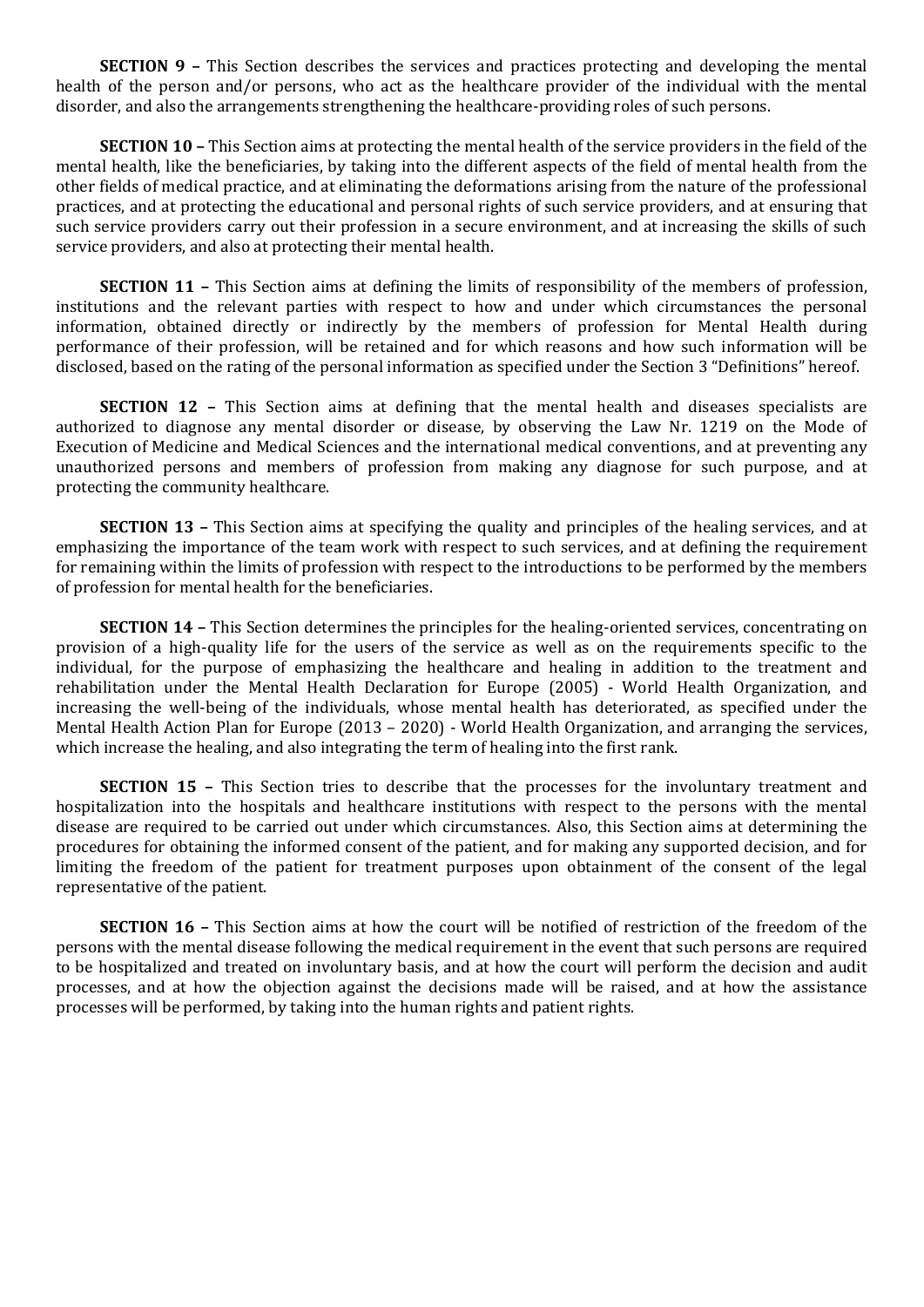**SECTION 17 –** This Section specifies that the transactions in relation to the patients sent by the courts for the purpose of observation, protection and treatment, medical measure, treatment measure, supervised release, etc. are required to be carried out as specified under the laws other than the Mental Health Act. Accordingly, this Section aims at providing the mental health services in compliance with the purpose of each act/law.

**SECTION 18 –** This Section aims at auditing the mental health services, which have also the restrictive treatment nature, with the support of the independent boards and governmental organs in order to ensure the access to such services and to carry out such services in compliance with the international standards, under which the human rights and freedoms are taken as basis.

**SECTION 19 –** This Section aims at how the independent boards, which will audit the mental health services, will be established, and at defining the members consisting of such boards, and at defining the working principles and the duties and responsibilities of such boards.

**SECTION 20 –** This Section aims at providing information about the operation of the boards established and managed by the beneficiaries.

**SECTION 21 –** This Sections aims at describing the institutions and organizations with respect to the payments of the services provided under the Mental Health Act.

**SECTION 22 –** This Section describes the penal sanctions to be imposed in the event that the members of profession for mental health fail to fulfill their duties and responsibilities under the Mental Health Act, and in the event that the persons, other than the members of profession as specified hereunder, carry put any practice.

**SECTION 23 –** This Section constitutes the effect of this Act.

**SECTION 24 -** This Section constitutes the enforcement of this Act.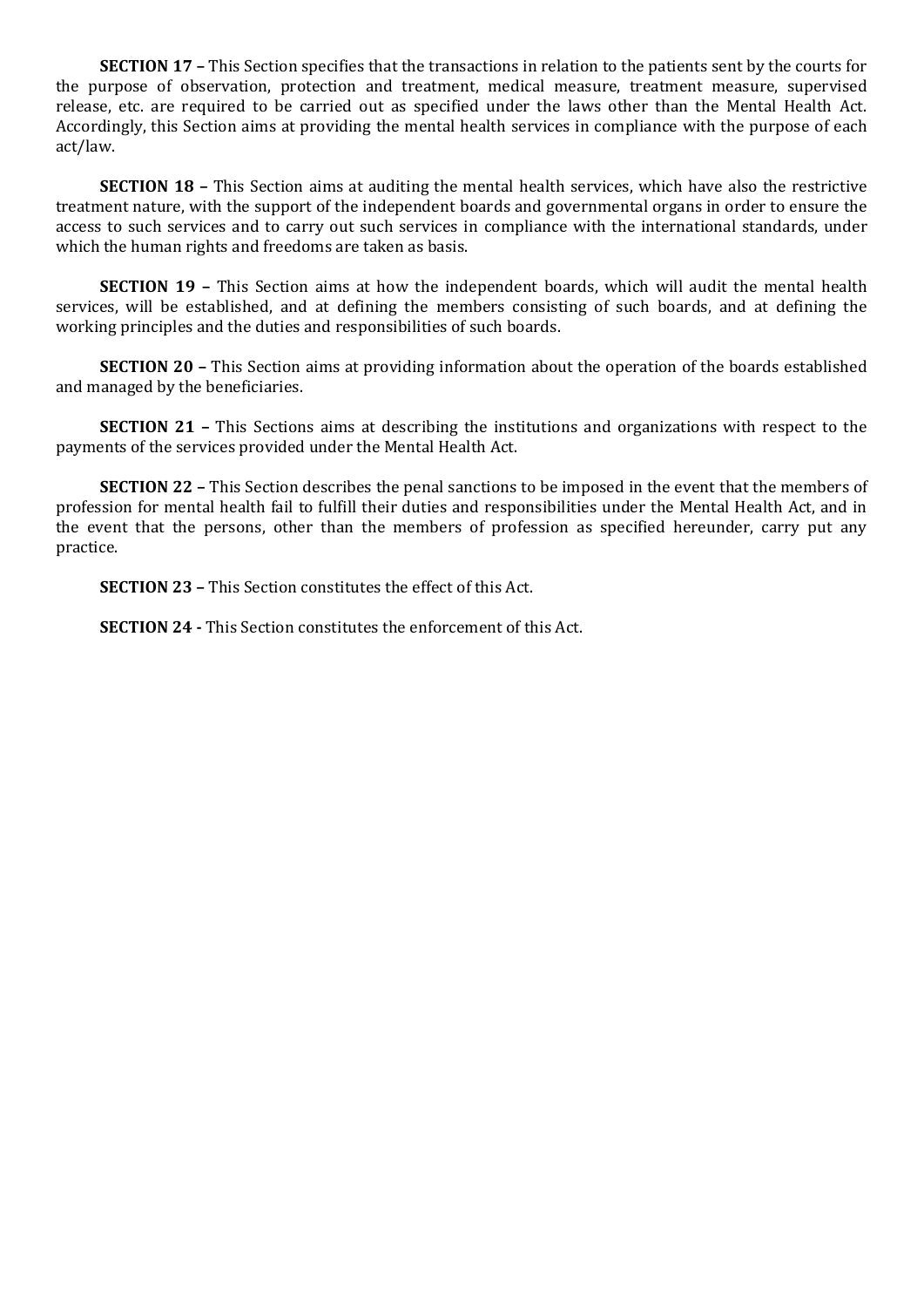#### **PROPOSAL FOR MENTAL HEALTH ACT**

### **CHAPTER ONE Purpose, Scope, Definitions and Principles**

# **Purpose**

**SECTION 1 –** The primary purpose of this Act is to identify the fundamental principles for protection of mental health of the public and individual and provision of healthy development in mental terms, and to identify the individuals suffering from mental health problem, and to define the relevant service standards, and to ensure that the individuals, who need to access to the services and supports for mental health, receive such services and supports, they need, as the most extensive manner as possible and on voluntary basis, and that they are included in their own healing processes, and also to provide the preventive, supportive and remedial services, to be provided accordingly, through the least restrictive and the most appropriate methods, as far as possible, in accordance with the principles for human rights and children's right. Also, this Act aims to ensure establishment of social bonds, and arrangement and audit of any network of services to provide self sufficiency economically.

## **Scope**

**SECTION 2 –** This Act covers the procedures and principles for the supportive, preventive, therapeutic and remedial services, which keep the development, and which ensure acquirement of independent life skills, in the field of mental health as well as for educational and social support services and audits, and it also covers the duties, powers and responsibilities of the relevant Ministries, the competent administrations and other public institutions and organizations.

## **Definitions**

**SECTION 3 –** (1) The following terms used hereunder shall have the following meanings assigned thereto:

**a) Beneficiary** shall mean any individual, who benefits from the mental development, prevention, protection, healing and support services as defined in the Section 2 hereof;

**b) Healthcare provider** shall mean any person, who feels responsibility for the well-being of the adult beneficiary, and who uses her/his reasonable efforts for such purpose, and who defends such beneficiary, if and when required, and who is trusted and accredited by the beneficiary, and who may or may not have any relationship by affinity with the beneficiary;

**c) Legal representative** shall mean the parents/custodian of the minors, or the person, who has been assigned by the court in order to represent the person, not having the capacity to act due to the minority, mental disease or disability, in accordance with the Turkish Civil Code;

**ç) Representative of patient rights** shall mean any social worker assigned to assist and support the patient, whose capacity of judgment with respect to the decision on hospitalization or medical and/or psychological response has been lost considerably or fully, or his/her legal representative to make any decision during all stages of hospitalization and treatment, and to be informed about his/her statutory rights, and to support them, and to ensure the communication of the patient or her/his legal representative with the public or private institutions. The representatives of patient rights may not have any hierarchical relationship with the employee of the institution providing the healthcare service and with the administrative and medical officials of the institutions providing the healthcare service;

**d) Self-defender** shall mean any individual, who has received service in the field of the mental health, and who defends her/his right, and who may make any decision for her/his behalf;

**e) Mental development** shall mean the process ensuring that any individual may demonstrate a healthy functionality in physical, social, affective, mental, educational and professional fields during all of the life cycles ranging from the infancy to the elderliness;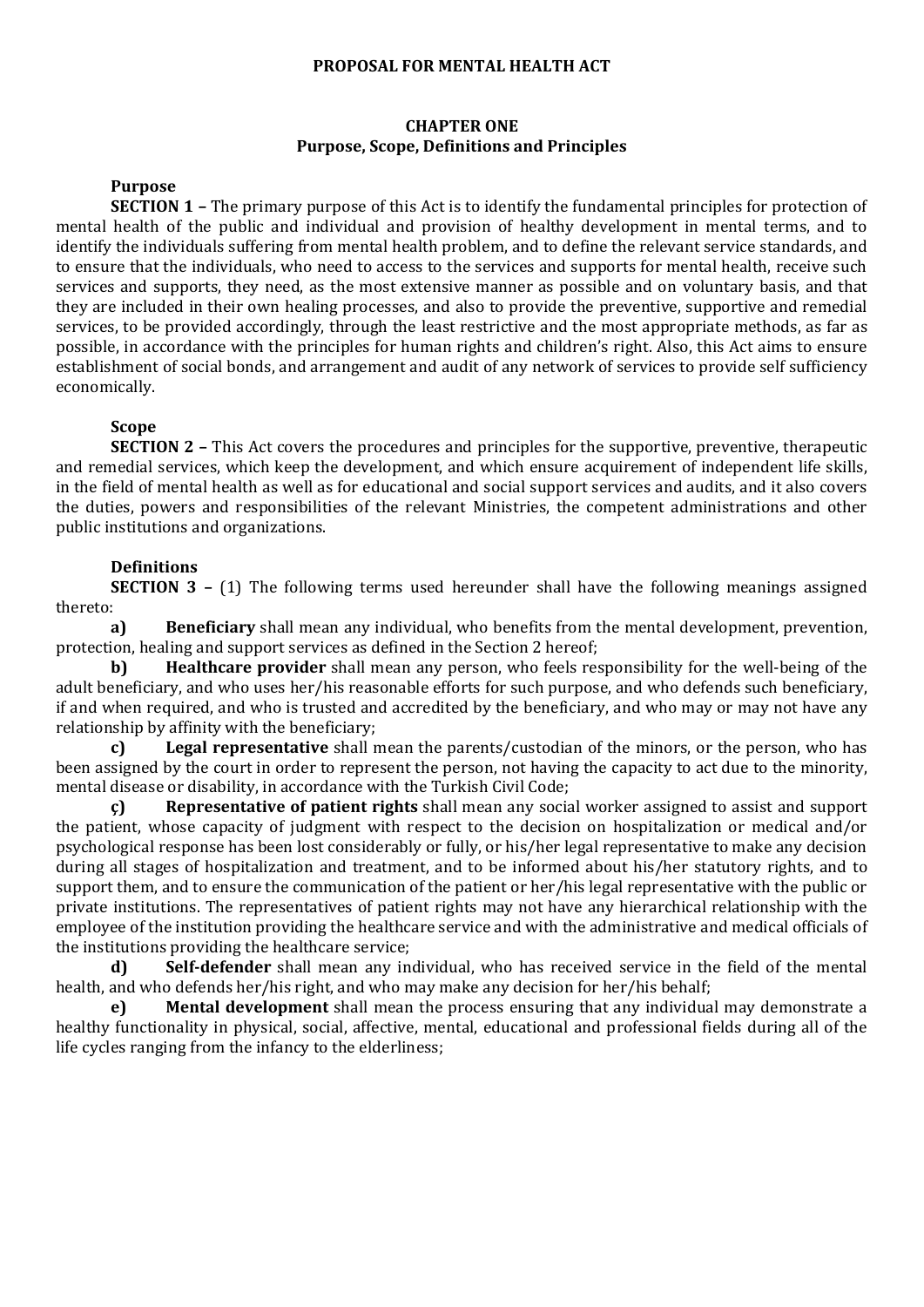**f) Mental health** shall mean the state of well-being, which each individual is aware of her/his own potential, and which s/he can deal with the ordinary difficulties of the life, and which s/he can work in a productive and efficient manner, and also which s/he can contribute to the environment where s/he lives. It is the condition that the individual does not have any disease and weakness, and also it is the complete well-being on physical, mental and social basis;

**g) Mentally developmental disorder** shall mean the mental disorders, which occur due to any failure in normal development of the brain or mind or due to deterioration thereof afterwards, and which cause temporary or permanent disorder with respect to the mental, emotional and psycho-social functions;

**ğ) Mental disease** shall mean the temporary or permanent mental inadequacy and disorders, which lead to any failure in key mental functions, body, social relations or functionality, and which required medical response such as psychotherapy, pharmacotherapy or other biological treatments. It covers the disorders arising from mental disease, weakness of mind, and use of alcohol, stimulant and drug (harmful use or addiction), as defined under the laws, as well as the mental disorders as defined under the classification of disease by World Health Organization;

**h) Mental difficulty** shall mean the conditions, which force the mental health and/or functionality of any person, and which may require any person to receive psycho-education, psychological consultation, developmental support, social support, psycho-social support, psychotherapy and other medical response services, and which are not covered by the mental disease;

**ı) Mental/Psycho-Social Disability** shall mean the state of exposure to the attitudes and environmental conditions limiting the full and efficient participation of any individual in the society under the equal conditions with the other individuals due to loss of their mental and psychological skills at various levels. Any individual with mental/psycho-social disability shall be called as the disabled hereunder;

**i) Treatment** shall mean any and all kinds of medical responses performed for the purpose of healing any unhealthy individual;

**j) Healing** shall mean the process of change, which covers that any individual with the mental health problem achieves her/his potential, by benefiting from the internal and external supportive sources, and that s/he maintains such process in any environment and society, which is preferred by her/him, and where s/he can assume any responsibility with respect to her/his healing process;

**k) Service/Treatment/Healing Plan** shall mean any written document, which describes, in detail, the mental health services and supports that have been individualized in a manner to be appropriate for the beneficiary, and which is coordinated by any member determined by the mental health service team, and which is accepted by the person. In the event that the beneficiary constitutes any child, then the service plan shall also include the educational needs;

**l) Service/Treatment/Healing Team** shall mean any group, members of which are determined based on the needs of the beneficiary, and together which the members of the profession for different mental health provide the healing/treatment/healthcare services, and in which the opinion of the beneficiary or any relative thereof is also received;

**m) Social support** shall mean the source exchange, which is performed between the person, receiving the support, and her/his environment, and the purpose of which is to strengthen her/his current situation in a positive manner, and which is perceived by the person receiving or providing the support;

**n) Developmental support** shall mean the responses applied in order to ensure that the skills, which are required to be available in the individuals whose development has failed or hesitated, or deteriorated afterwards based on the age, or which have been lost, are acquired;

**o) Psycho-Social Support** shall mean any and all kinds of responses assisting any individual to deal with the stress factors in the school, at home or in the other environments;

**ö) Peer Support and Self-Help Groups** shall mean the groups providing the social, emotional and behavioral supports, which are presented to each other by the persons or peers experiencing similar problems;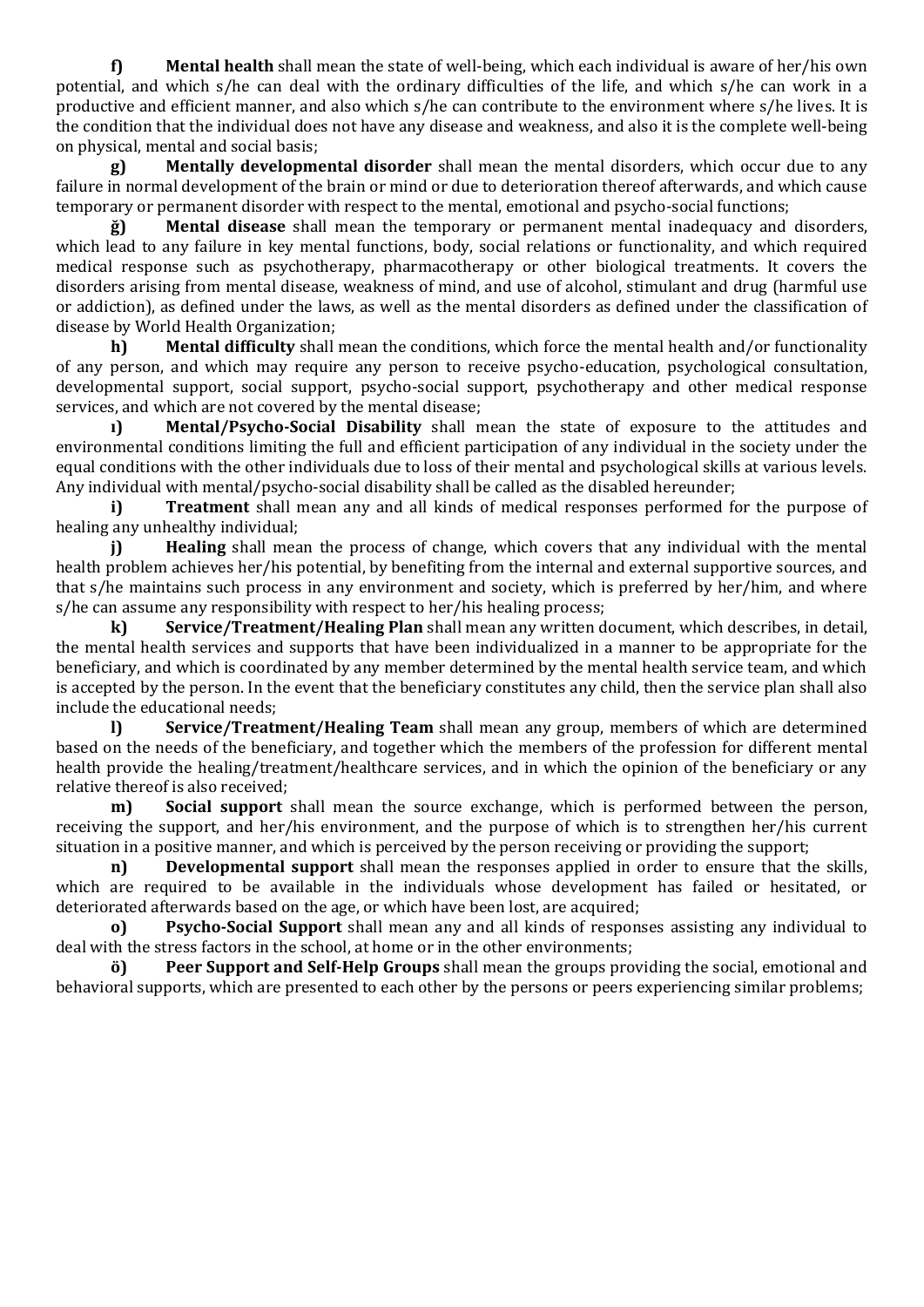**p) Healing-oriented mental health practices** shall mean the practices intended to ensure that the beneficiaries become aware of their strengths and capacities, and to enhance their skills with respect to assuming the responsibility for their own healing process, and supporting their competencies for achievement of their purposes, wishes and expectations, and deciding for and on their own behalf, and also managing themselves;

**r) Population-based mental health services** shall mean the entire services, the purpose of which is to support the mental health and development of any and all individuals available in the society and to prevent the mental disorders, and which prioritizes the active participation of the persons with the psychosocial disability and their families in the health, education, employment and social life;

**s) Individual-centered planning** shall mean any population-based service model, which centers the abilities, preferences and needs of any individual experiencing psychological or mental problem during the process of life planning;

**ş) Making a decision by support** shall mean the support provided to any person with the psychological and mental disability, as a legal consequence of the individual-centered planning, in order to ensure that such individual makes the choices in relation to her/his life on her/his own, by collaborating with any service team, including the representative of patient rights, for the purpose of supporting adoption of any decision for and on her/his behalf and supporting her/his autonomy;

**t) Giving instructions in advance** shall mean the condition in which any person, who has the capacity of judgment, determines which medical operations are approved by her/him, through the instructions given by such person in advance, in the event that such person loses her/his capacity of judgment;

**u) Voluntary treatment** shall mean the outpatient or inpatient treatment of the patients in consequence of being deemed necessary upon the examination, performed by any adult or child/adolescent psychiatry specialist, provided that such patients have been fully informed about the practice and upon grant of their consent thereto with their free will;

**ü) Critical Situation** shall mean any situation, element, factor or course with the possibility to lead to negative consequences such as prevention of development, and any disease, damage, loss or life threat;

**v) Treatment performed without obtaining consent (Involuntary treatment)** shall mean application of any treatment to any patient in opposition to her/his desire/will in consequence of being deemed necessary by any adult or child/adolescent psychiatry specialist physician upon examination performed by such physician in the cases, where the patient harms herself/himself or any other persons and/or gets harmed due to the mental disease, and where no other treatment opportunities are available. In the event that the patient is child or adolescent, then the patient may be treated upon obtaining permission from her/his parents/custodian or legal representative, and/or from her/his legal representative if s/he is restricted, or upon the decision of the court;

**y) Involuntary hospitalization** shall mean hospitalization of any patient in any psychiatry clinic in opposition to her/his desire/will, - in opposition to the her/his and/or her/his legal representative's desire/will in case of children and adolescents – in consequence of being deemed necessary by any child, adolescent or adult psychiatry specialist upon examination performed by such specialist in the cases, where any risk potential is available due to the mental disease, and where no other treatment opportunities are available;

**z) Compulsory hospitalization and/or treatment** shall mean hospitalization and/or treatment of any person upon decision of the court regardless of grant of consent by such person and her/his legal guardian as required by the laws other than the mental health act;

**aa) Optional (Conditional) treatment** shall mean the outpatient or inpatient treatment applied upon the decision of the court and preference of the relevant person, as an option for the arrestment or penalty, the details of which have been regulated under the laws, for the purpose of ensuring the treatment of such person;

**bb) Consent** shall mean that the patient grants her/his consent with respect to the medical and/or psychological response with her/his free will and in an informed manner. In the event that the patient is a child or adolescent, then the permission of her/his parents/custodian or legal representative, and/or her/his legal representative if s/he is disabled, shall be obtained for such purpose. Even in the cases, where the consent of her/his legal representative is satisfactory, it shall be ensured that the child and adolescent or the disabled, who has the capacity of judgment either partially or wholly, are informed and participated in the decisions on her/his treatment;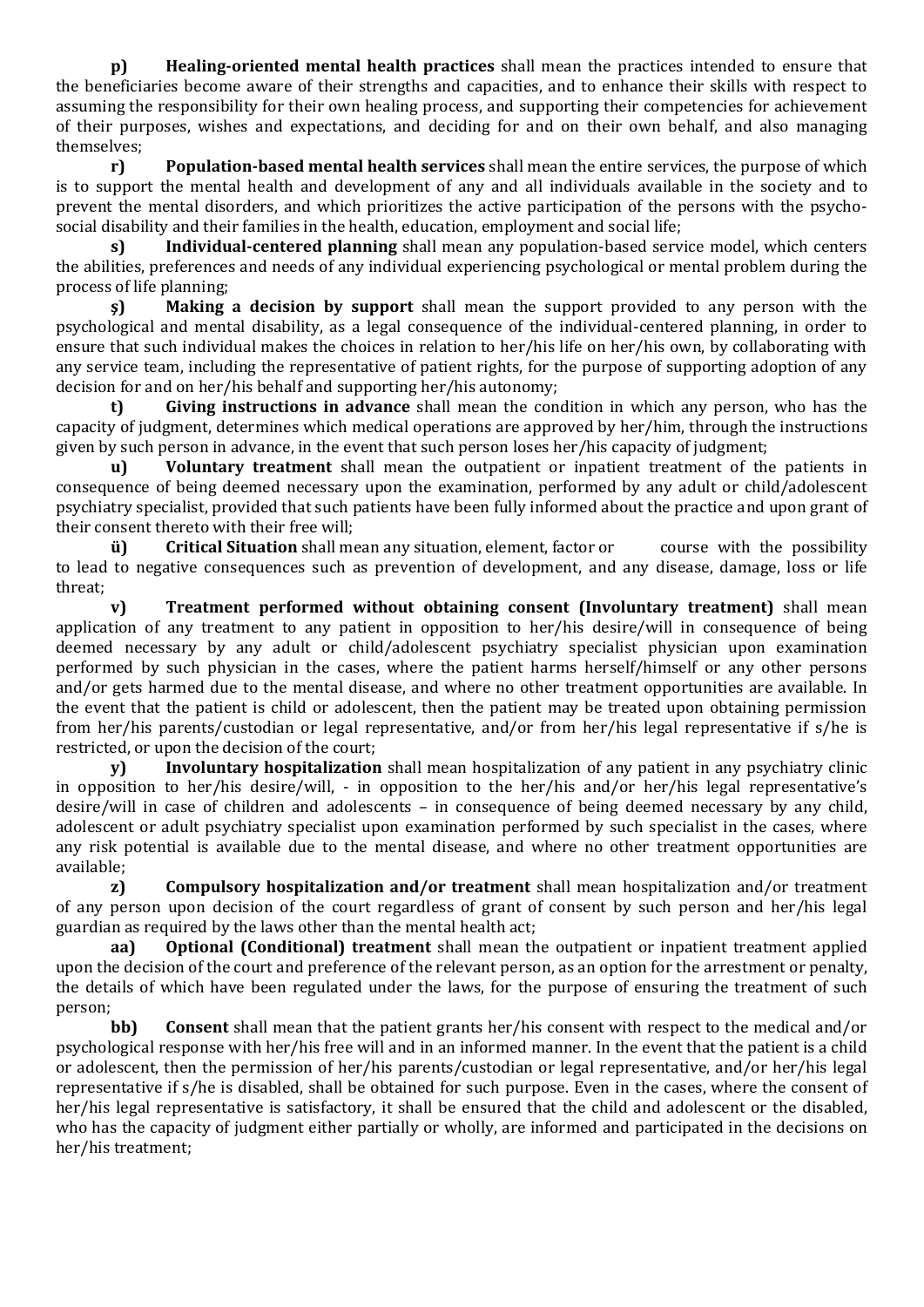**cc) Capacity of judgment** shall mean that the patient has the ability to reasonably understand and assess the results, with which the consenter may encounter during the medical and/or psychological response recommended, or which may arise when the consenter rejects such response, as defined under the Civil Code Nr. 4721. The fact that whether or not those who suffer from any mental disease or the disabled persons have the capacity to grant consent shall be determined by the adult or child/adolescent psychiatry specialist physicians. In respect of the children and adolescents, the right to grant consent and the capacity to grant consent, based on the capacity of judgment, shall be determined in compliance with the age groups;

**çç) Informed consent** shall mean the consent obtained through informing the relevant person and her/his legal representative about the reason, purpose, type, method, risks, possible impact, side effect and results of the treatment to be applied to the person by any member of the profession for mental health, as well as about the possible risks, which may occur in case of rejection of the treatment, and also about the alternative treatment opportunities before application of any and all kinds of medical and psychological responses planned;

**dd) Measures limiting the freedom of movement** shall mean that the freedom of movement of any person, whose capacity of judgment has deteriorated partially or wholly, may be limited physically only in the cases, where the other measures are not satisfactory, or where it is certain from the very first that they will not be satisfactory, and where such limitation is intended to prevent the situations, which jeopardize the life or body integrity of the relevant person or any third person, and to eliminate any significant danger in the community life. The procedures and principles for application of the measures shall be determined by the regulation;

**ee) Protective/Preventive mental health services** shall mean the regulations on elimination of the factors causing occurrence of the mental diseases and disabilities;

**a. Primary prevention** shall mean the services intended to strengthen the well-being through preventing occurrence of the mental health problems towards any individual, group or system, who/which has not been affected yet, as soon as the conditions, threatening the healthy life, start to occur as well as through supporting the healthy mental development and skill acquirement of the children, and ensuring acquirement of any behavior, information and attitude, which will enhance the well-being of the individuals;

**b. Secondary prevention** shall mean the services intended for early determination of any problem towards the individuals, who have recently started to experience the mental health problems, or who have recently started to exhibit the behaviors at risk, and for healing of such problems without becoming chronic;

**c. Tertiary prevention** shall mean the services intended to prevent the loss or reduction of ability, caused by the mental health problems, and to rehabilitate those which have already occurred, and to develop those which are incomplete, and to protect and maintain the remaining undisturbed functions, and accordingly to heal the individual;

**ff) Psychotherapeutic response** shall mean the responses intended to achieve the targets for performance of the well-being by means of the emotional, spiritual/intellectual, behavioral and systemic responses, based on the will or need of any individual or the individuals, and for increase in the functionality of life, or for strengthening of the mental health, and they shall constitute the applications in the various stages ranging from the medical and psychological response to the psycho-social consultation service. The efforts and competencies of the members of the profession for mental health shall be determined by the relevant regulation;

**gg) Vulnerability** shall mean resistance to the factors, deteriorating the mental health on personal basis, such as exposure to the war, disaster, poverty and discrimination as well as exposure to environmental, age, sex, sexual orientation, state of health, life style and exposure to the traumatic events such as displacement or migration under the circumstances where such factors are highly available, and it shall also mean the lack of the ability to remain healthy, and the difficulty in being able to carry out the fundamental vital functions, the failure in establishment of communication with the other persons, and the failure in self-protection against the attacks, misbehaviors/misconducts and abuses;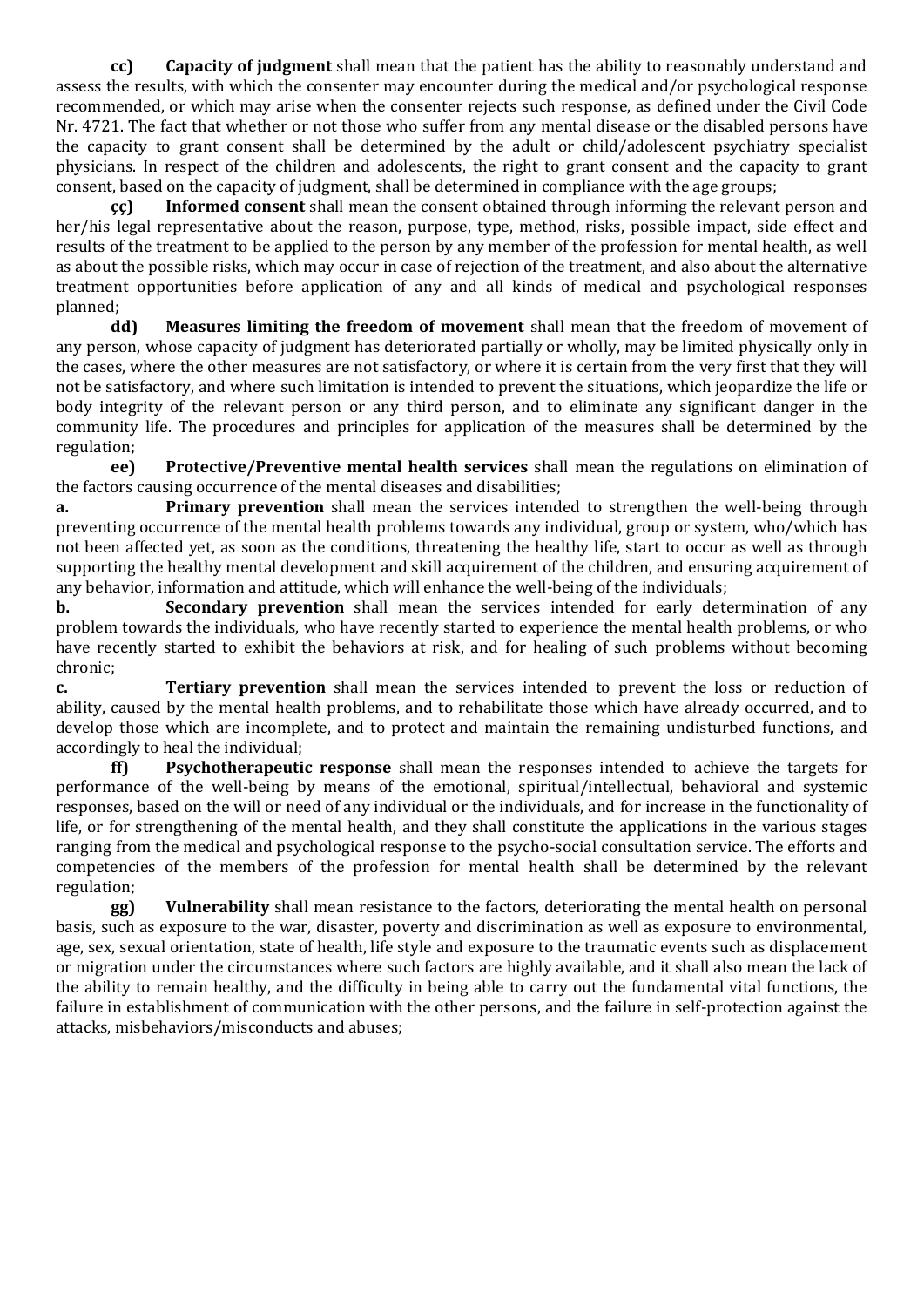# **ğğ) Members of the profession for mental health**

**a. Adult Psychiatry** shall mean the physicians, who have successfully completed the education for specialization in adult psychiatry, under the standards defined by the profession organization serving in such field, in the adult psychiatry departments of the universities or educational hospitals, and who have been authorized to serve in such field, accordingly;

**b. Child and Adolescent Psychiatry** shall mean the physicians, who have successfully completed the education for specialization in child and adolescent psychiatry, under the standards defined by the profession organization serving in such field, in the child and adolescent psychiatry departments of the universities or educational hospitals, and who have been authorized to serve in such field, accordingly;

**c. Psychologist** shall mean any profession member, who has completed her/his undergraduate study in psychology, and who has been authorized to serve in such field, accordingly;

**ç. Clinic Psychologist** shall mean any profession member, who has studied for master's degree and/or doctoral degree in the field of clinic psychology upon completion of the undergraduate study, or who has studied for doctoral degree in clinic psychology upon completion of scientific preparatory study of one year under the psychology undergraduate program and clinic psychology graduate study, accordingly;

**d. Psychological consultant** shall mean any profession member, who has completed the Guidance and Psychological Counseling undergraduate program, and who has been authorized to serve in such fields, accordingly;

**e. Social Worker/Social Service Specialist** shall mean any profession member, who has completed the at least four-year undergraduate study in the department of "Social Service" of the universities, and who has been authorized to serve in such field, accordingly;

**f. Psychiatry clinic nurse** shall mean any profession member, who has received the title of nurse upon graduation from the undergraduate programs of the department of nursing of the universities, and who has completed the study certified by the Ministry of Health under the certificate of "nursing services for the psychiatry units";

**g. Specialist psychiatry nurse** shall mean any nurse, who has completed the program for Mental Health and Psychiatry Nursing/Psychiatry Nursing Graduate Study (with/without thesis) and/or Doctoral Study, which is conducted in the Graduate School of Health Sciences of the universities;

**ğ. Child development specialist** shall mean any profession member, who has graduated from the faculty and school of health sciences, under which the undergraduate education is provided in the field of pediatric development, and who has been authorized to serve in such field, accordingly;

**h. Practitioner/Family Physician** shall mean any physician, who has graduated from the medical faculty, and who has been authorized to serve medical service in the prophylactic/first stage;

**hh) Personal Mental Health Information**: The personal details of the mental health beneficiary shall be defined and classified gradually based on the significance and confidentiality/privacy level as follows:

**a.** Personal details independent from the state of health (age, full name, date and place of birth, etc.);

**b.** The details for application filed to the healthcare organization (date of application, the institution, to which application is filed, and the application number);

**c.** General medical information (medical diagnoses and treatments applied);

**ç.** Comprehensive medical information (medical history, complaint, clinical status, comprehensive clinical examination, medical analyses other than the psychological tests, clinical course);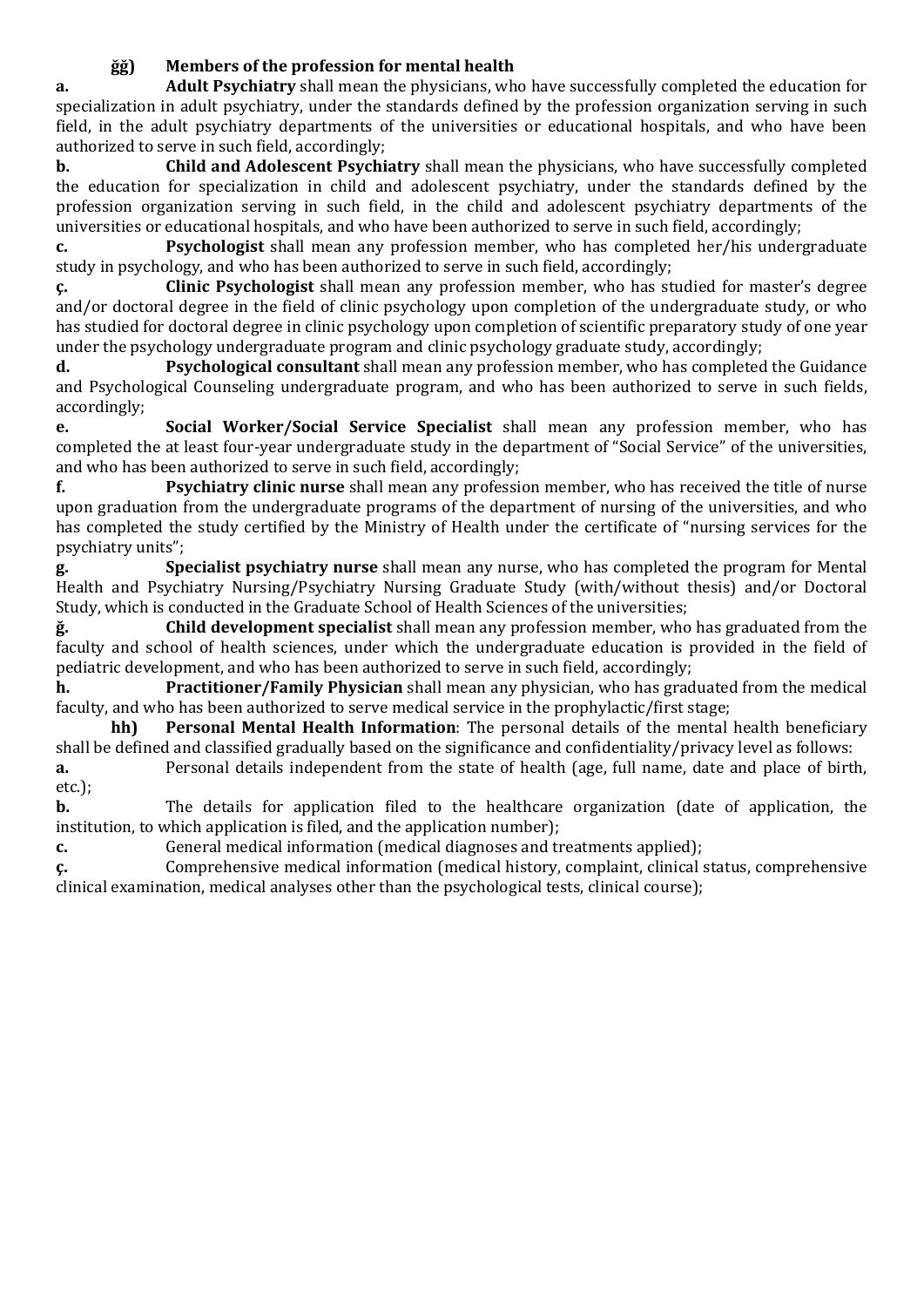**d.** The confidential/private information obtained during the medical treatment and/or psychological response, social examination and response (life history and private information) and psychological test details;

**e.** Private records kept by any profession member, providing mental health service, during the medical and/or psychological response (the interview notes, which are kept during any practice such as psychotherapy, and which also include the details for the specialist).

## **Principles**

## **SECTION 4-**

For the purpose of implementation of this Act:

**a)** The government, including any and all f its bodies and institutions, shall be obliged to ensure the actual equality of the person, who have developmental disorder, mental problem or difficulty, with any and all citizens with respect to accessing the physical and mental health, and to eliminate the factors preventing exercise of their rights, and to protect such persons against any discrimination, and it shall also be obliged to take the measures and perform reasonable adjustments with respect to positive discrimination in order to protect mental health of any and all vulnerable groups.

**b)** In respect of performance of the services covered hereby, the principles and procedures prescribed under the UN Convention on the Rights of the Persons with Disabilities, the UN Convention on the Rights of Child and the Law on Persons with Disabilities shall also apply.

**c)** It is required to plan and implement the team works and collaborative works, under which any and all relevant persons and organizations are expected to participate in order to prevent the mental health problems in any and all fields of the social life and in order to protect the individual and social well-being.

**ç)** It is required to ensure the right to determine any person's own future and the right to receive the mental health services and supports, prescribing the integration with the society, on sufficient basis, within a sufficient period, in the sufficient extent and under the sufficient quality, and also it is required to prevent misuse of labor forces. In respect of the persons with mental disabilities, the protective measures shall be taken against the possibility for misuse and discrimination both at the workplaces and during employment.

**d)** The beneficiary individual is required not to be considered as any object of the diseases or symptoms, but an autonomous subject, and it is required to concentrate on the individual, receiving service as any human, rather than the problem/disease.

**e)** It is required to put the beneficiary individual in the center of the mental health service relations, and to concentrate on the individual development, social context, social network, social bonds, and also to take into account such person's life history and healing process, under which the needs of such person are described, with respect to planning of such services.

**f)** It is required to be as possible as voluntary to receive the mental health and support services. The involuntary hospitalizations is required to be performed only under the highly restricted circumstances, and after any and all legal protections are ensured, and after it is observed that the involuntary treatment is considered as ultimate remedy in consequence of trying the least restrictive hospitalization alternatives failing with respect thereto, in compliance with the UN Convention on the Rights of the Persons with Disabilities and the UN Convention on the Rights of Child.

## **SECTION 5 – Prevention of Discrimination in respect of Access to the Other Healthcare Services**

It shall be ensured that the healthcare services are provided to the persons, who have developmental disorder, mental problem or difficulty, in a complete and full manner without any discrimination within the institutions and organizations providing general healthcare services.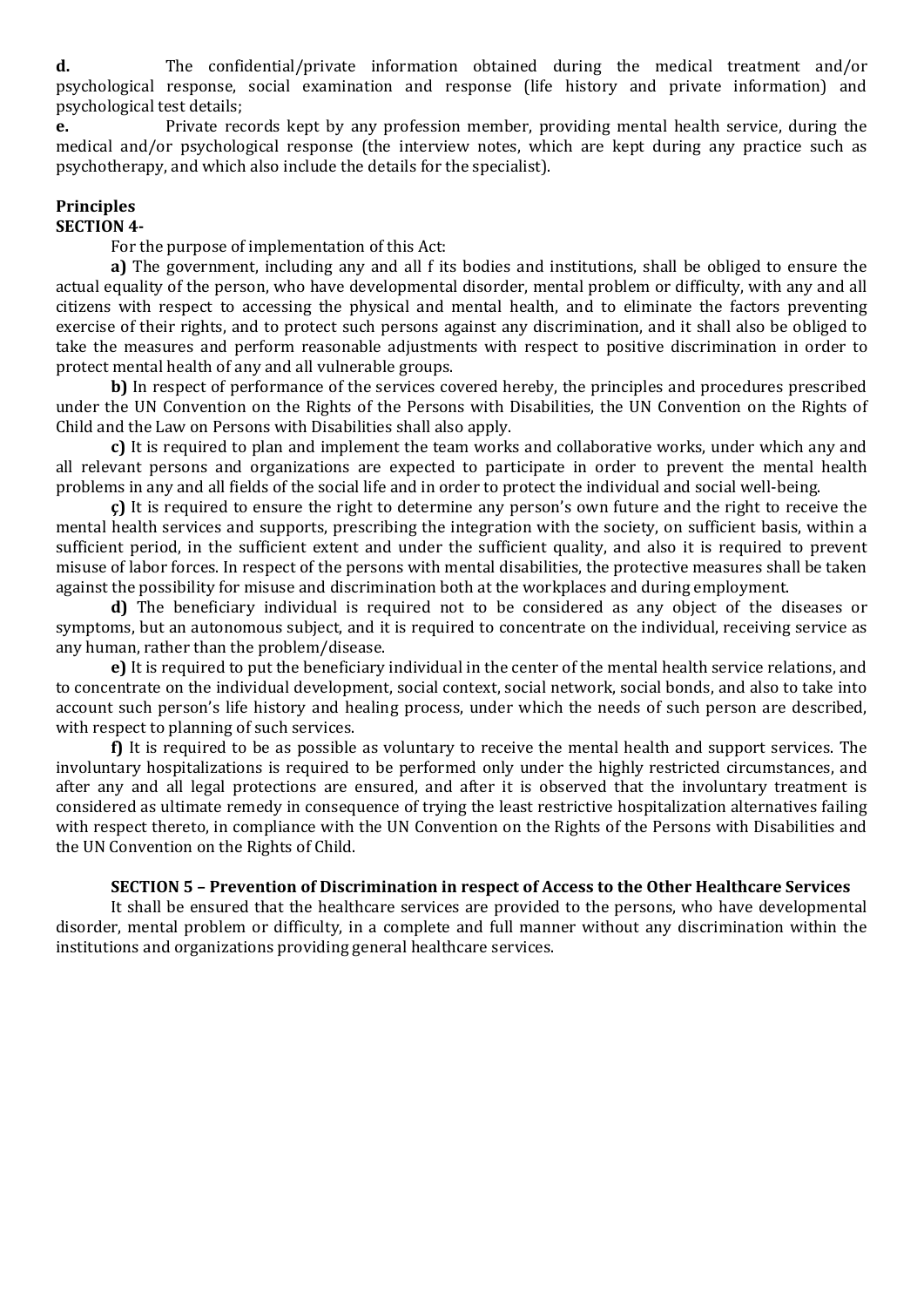#### **CHAPTER TWO**

#### **SECTION 6 – Protective, Preventive and Improving Mental Health Services**

**(1)** The Ministry of Health shall take the following measures by means of preparation and conduct of the regulation and determination of the standards in cooperation with the Ministry of Family and Social Policy, Ministry of National Education, Ministry of Interior, Ministry of Justice and Ministry of Labor and Social Security as well as by means of preparation and conduct of the projects and campaigns together with the relevant institutions and organizations, for the purpose of ensuring that the individuals grow with the healthy mental features as of the childhood period, and preventing any factor deteriorating the mental health, and increasing the factors improving the mental health, and diagnosing the mental diseases in an early manner, and treating such diseases in an efficient manner, and preventing such diseases from becoming chronic, and ensuing that the individuals with the mental diseases maintain a healthy and socially functional life, and preventing the disability and early death, which may arise in connection with the disease, and also protecting the human dignity:

**a.** Providing service to the child, family, the professionals contacting with the child and society by means of assessment and monitoring of the mental, language, motor, self-care, social and emotional development areas as well as by means of supportive developmental programs, from the birth until the adolescence period, in order to ensure that the children can live in a healthy environment and to increase their life qualities;

**b.** Popularizing the developmental and educational services, from the babyhood until the adolescence period, and providing psychoeducation to the children, their families and the professionals contacting with the children;

**c.** Protecting the physical and mental health of the parents as of the early pregnancy period in order to prevent occurrence of neurological/mental diseases in the children, and protecting the same against the substance-use, and raising awareness of the unwanted pregnancy, marriage under the age of 18 and risks of parenting, and providing the high\*risk families with the planned trainings in such fields and with the psycho-social support;

**ç.** Performing comprehensive social scanning processes with respect to the mental health problems frequently observed in the society, and determining the risk factors, and detecting the groups at risk and creating the protective and preventive mental health programs, accordingly;

**d.** Turning the schools and associated institutions into the centers planning the preventive services in an integrated manner in the fields of both education and mental health within the environments where the high-risk factors are available with respect to the mental problems;

**e.** Creating the service and support networks in the fields of the educational system and employment under the preventive mental health services;

**f.** Popularizing the crisis units/units for response to the violence, and increasing the efficiency thereof;

**g.** Receiving the opinions of the members of profession, who conduct the school psychological consultant services and other support services in relation to the mental health, as well as of the beneficiaries and other relevant stakeholders in order to implementation of the preventive mental health services at the professional level and in a systematical manner, and programming, updating and implementing the same in compliance with the scientific criteria;

**ğ.** Being aware of the individuals living under the circumstances, where the risk factors defined with respect to the emotional, physical and sexual misconduct and the negligence, are available, and collaborating with the associated organizations with respect to the preventive activities, and identifying the children and adolescents, who have suffered from negligence and misconduct, and supporting that they are protected by the government, if and when required;

**h.** Popularizing the foster care system in a primary manner to cover the relatives, who are determined to be safe in from the point of the child upon the social study report, and ensuring that the children, living on the streets and/or institution, are taken under the protection of any family;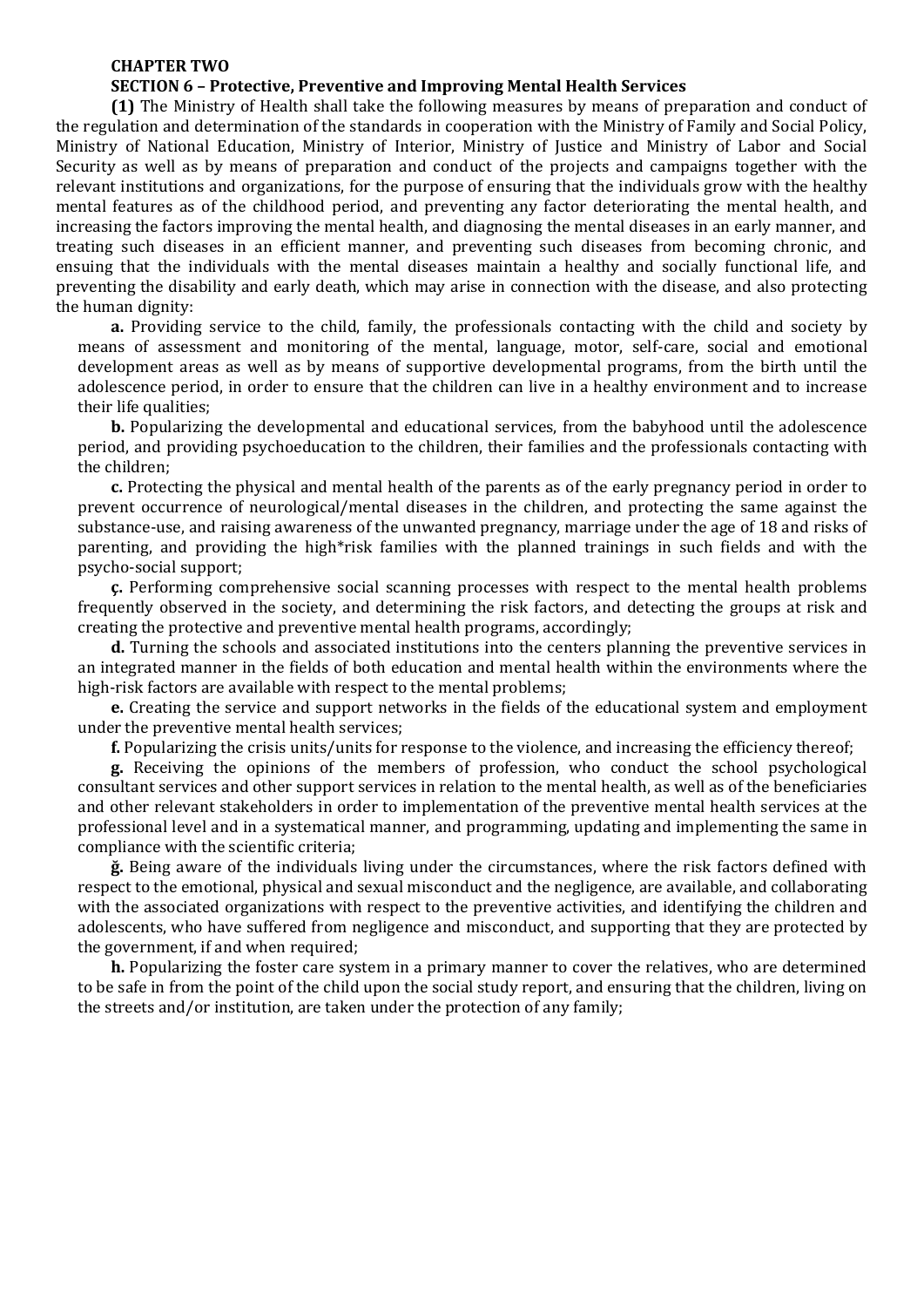**ı.** Creating the programs intended to make up the developmental differences of the individuals, covered by the vulnerability defined hereunder, in the academic, career and personal/social fields and to ensure acquirement of skills for dealing with the daily life difficulties and mental difficulties, and implementing such programs, and offering psycho-social support services to the individuals;

**i.** Providing supportive psycho-social services to the individuals, who have suffered from and/or witnessed the various traumatic events that have occurred artificially or naturally;

**j.** Developing the remote and online response services, and determining the criteria of such services, and employing the members of profession, who can provide such services, and who are defined hereunder;

**k.** Determining and developing the appropriate standards for any and all kinds of means of broadcasting and communication, which contain the violence to the extent deteriorating the mental health of the children, in particular, and which may cause any damage to the child, and ensuring that such standards are inspected by the relevant institutions and organizations;

**l.** Preventing the peer victimization behaviors between the children and young persons, and predetermining and protecting the children with high-risk of being exposed to the peer victimization, and supporting the bully and victim children in psychological, psycho-social and psychoeducational terms;

**m.** Providing parent and peer education, and strengthening the personal and social skills, and preventing access to the relevant substance/drug, and ensuring the social awareness and support, and guiding such children and young persons to the healthy and functional behaviors, in order for protection of the children and young persons against the addictions;

**n.** Ensuring the necessary response for the mental health of the children, pushed to crime, and the adults sentenced, and also ensuring the continuity in such field, and establishing the planned trainings in order for protection of the individuals from repetitive criminal actions and re-integration thereof into the social life, and ensuring that the individuals access such program;

**o.** Providing the primary healthcare workers, the school personnel available in the teaching staff and the personnel serving at the healthcare organizations with the training for the purpose of acquirement of information, skill and attitude, as well as the practical training, at the schools and workplaces with respect to both diagnosing the mental problems in an early manner and assisting the academic, career and personal/social development;

**ö.** Taking the measures to prevent the persons with the mental problems from being excluded and branded, and raising the awareness against the branding and discrimination;

**p.** Providing and maintaining the necessary and sufficient number of the educated humans in order to perform such services;

**r.** Performing the Mental Health advocacy, and developing "Mental Health Advocacy" programs for such purpose in collaboration with the relevant non-governmental organizations of the relevant ministries.

**(2)** The following measures shall be taken in order to protect the persons and groups covered by the vulnerability as defined hereunder:

**a.** The persons shall have the equal rights before the laws regardless of sex, religion, language, identity, sexual orientation, political view differences. No citizenship may be regarded for the persons, who are of immigrant nature, and who stay at the refuge locations with respect to access to the rights to health.

**b.** In case of no other explicit option, then the children shall be placed to the mental healthcare locations. In such cases, the children shall be monitored in any other location separately from the adult individuals. The location, where the children stay, shall be established in compliance with their age and developmental stage. The children and/or their legal representatives shall have the right to health on full basis. The appropriate conditions shall be provided in order to ensure that the children are to stay together with their mothers, who are accepted by the women's shelter, and who are received into the prison.

**c.** The access to the healthcare services, transportation, appropriate mental healthcare and equal opportunities with respect to the treatment shall be provided to the women. A full privacy and the locations, where they can sleep separately from the males, shall be established during the hospitalization or follow-up.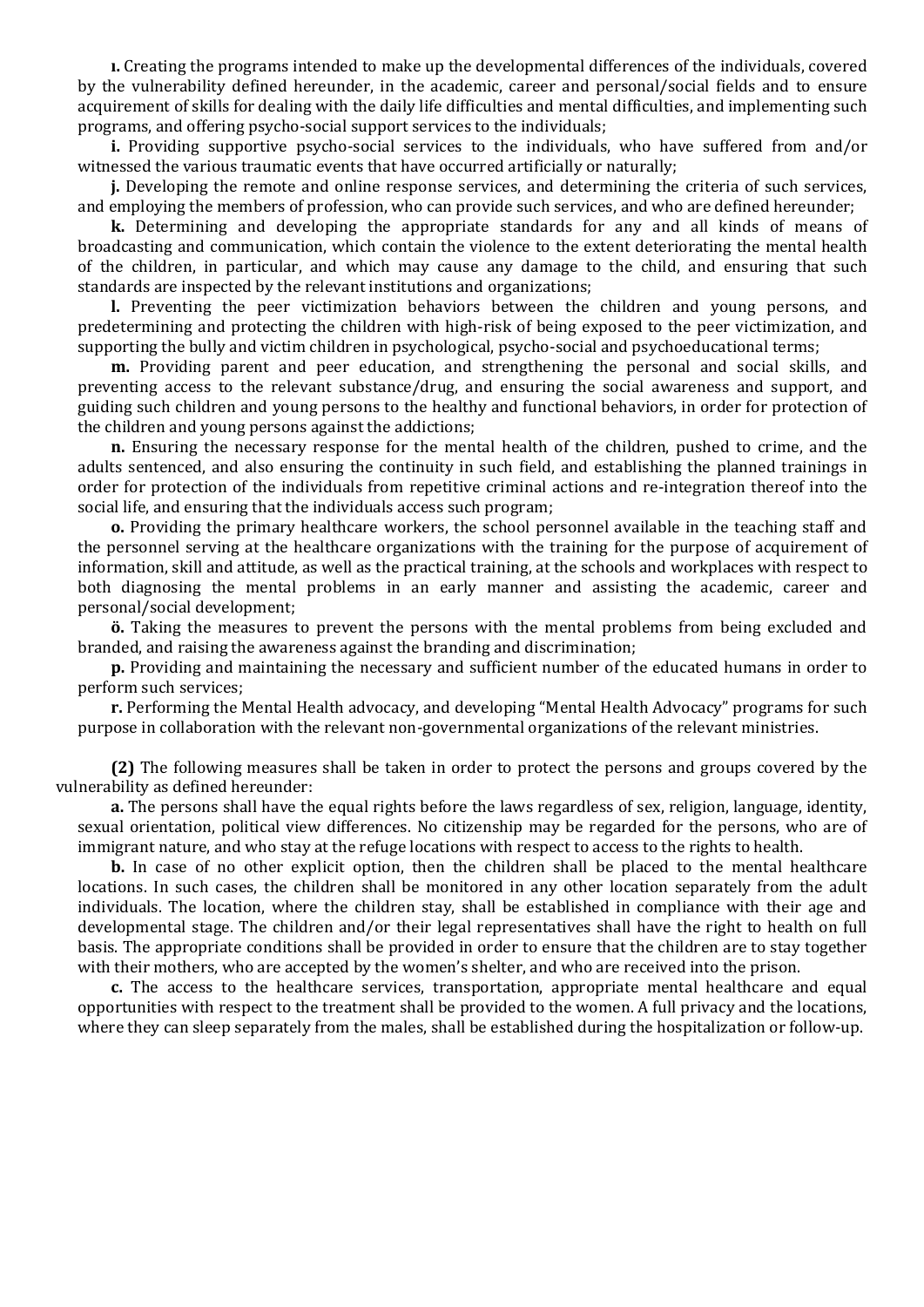#### **CHAPTER THREE**

### **Rights of the Beneficiaries, Healthcare Providers and Service Providers and Obligations of the Government**

#### **SECTION 7 – Right of the Persons with the Mental Health Problems to Receive Service and Select**

**(1)** The following rights, which have been defined under the universal law principles, international conventions agreed by the constitution and human rights and freedoms recognized under the laws, of the persons with the mental health problem shall be secured and protected by the government in accordance with this Act:

**a.** The right to be equal with any and all citizens and not to suffer from any discrimination, and the right to protection of the mental and physical health, and the right of children and adolescents to grow and receive education;

**b.** The right not be exposed to the inhuman and insulting/degrading practices during the process of receipt of service;

**c.** The right to protect of the details in relation to the disease as a part of the private life;

**ç.** The right to receive mental health service and supports, which will establish the healing of the person, integration thereof with the society and economic self-sufficient, in a manner to be as possible as comprehensive, on voluntary basis, in any least restrictive environment;

**d.** The right to heal on the population basis in accordance with the international principles, and to access the other mental treatment, rehabilitation and healthcare services, and to receive such services in any environment, which is the most appropriate for their needs;

**e.** The right to participation in the service and treatment planning as a central and integral member of the treatment team together with the other relevant persons, by taking their own targets as the basis;

**f.** The right to be informed about any and all current mental health services and supports by means of any appropriate instruments, tools and methods in a manner that they can understand;

**g.** The right to receive the mental health services and supports, which will supports the healing, integration with the society and economic self-sufficiency, at a sufficient rate, within a sufficient period, in the sufficient extent and quality;

**ğ.** The right to have any representative or defender, who is selected by the person, and who will assist the beneficiary to obtain the mental health services and supports, and who will attend the meeting in relation to the service plan;

**h.** The right of the beneficiary to access to the drugs free of charge in the event that the medication is inevitable;

**ı.** The right of the beneficiary to communicate with the outer world and to accept any visitor at the rate, s/he needs, as long as her/his medical status is appropriate within the period, during which s/he stays at the institution by means of the compulsory hospitalization in any restricted environment.

**(2)** The decision on receipt of any mental health service/support or termination of receipt thereof may not affect the right of the person to receive the other mental health services or supports in the present or future.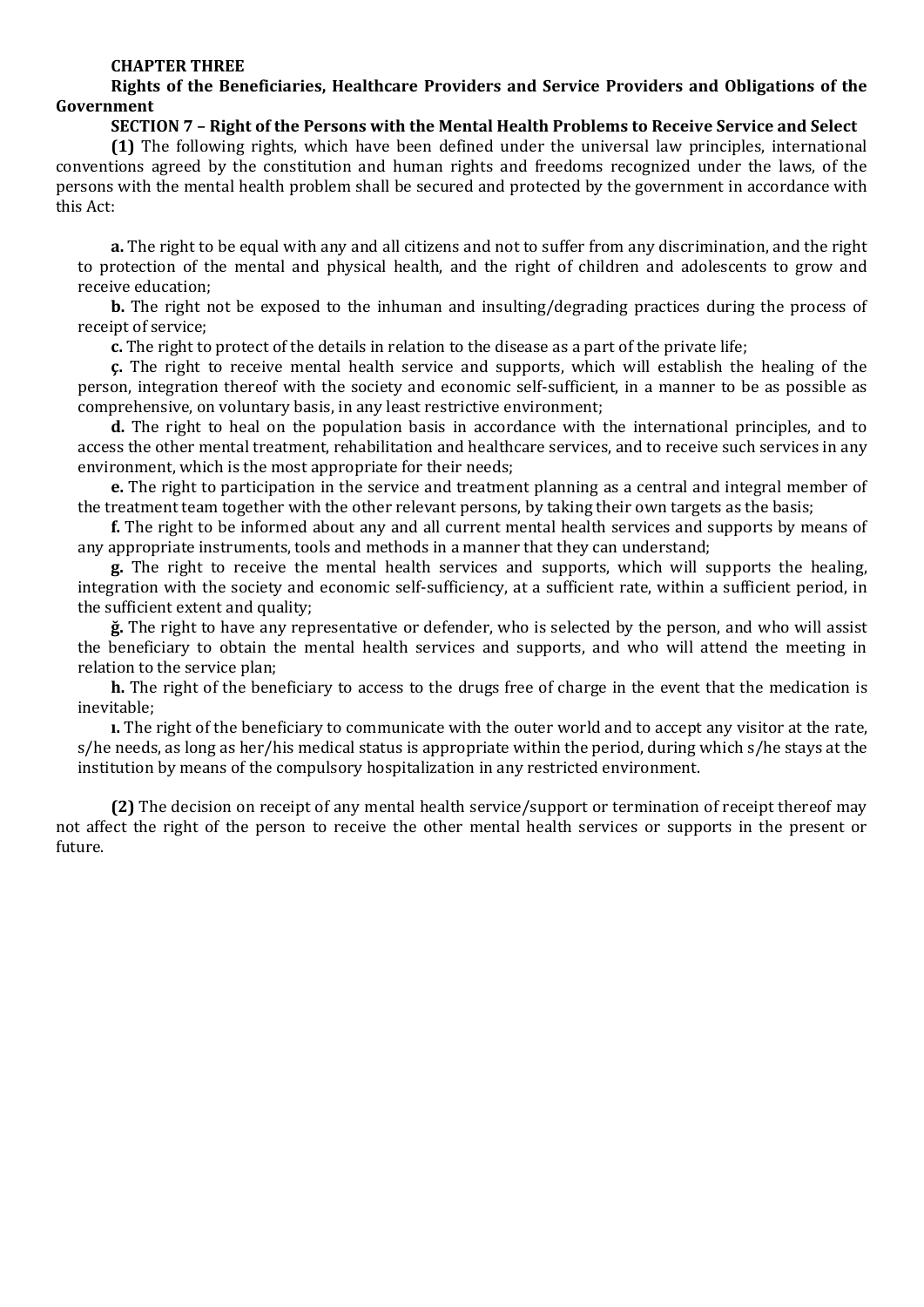**(3)** The practices in relation to the service or opportunity regulations, issued by the public institutions and organizations, local administrations or private organizations, shall not be regulated in a manner to lead to the fact that the persons with the mental health problems or disability will incompletely benefit from any right to access to the general healthcare, accommodation, education, working and social security.

**(4)** Any and all civil rights (marriage, becoming a mother and father, growing their children, being able to work, having a job or property and carrying out financial transactions, travelling and residing at any place they wish, receiving driving license, access to the healthcare, receiving education, filing any legal action and proceeding, and fair hearing, voting, communicating freely, etc.), which are granted to the citizens under the laws, of the persons with the mental health problem shall be protected by this Act.

**(5)** In the event that any security measure is required to be enforced with respect to any person due to her/his mental problem, then the law enforcement officers, who will perform such enforcement, are required to have received any training in consistent with the principles of this Act.

### **SECTION 8 – The right to grant and reject informed consent**

**a)** The person shall have the right to be informed timely and sufficiently in a manner to ensure active participation thereof in the medical, psychotherapeutic response, psychological, psycho-social response and healing process. The personnel, who is responsible for providing information, is required to provide the relevant information personally in order to the fact that the right to be informed has been able to exercised. The person shall have the right to withdraw her/his consent s/he has granted.

**b)** In the event that the person does not grant such informed consent, then the healthcare provider or defender shall be provided with the medical information, and it shall be ensured that the person questions the information in detail. In the event that the person is not restricted, then the family members or any other person may not make any necessary decision for and on behalf of the person under any circumstance. In the event that the person is in a position not to grant her/his consent for treatment, and that the treatment is required to be administered urgently, then the provisions, prescribed under the section of involuntary treatment, shall apply.

**c)** The individuals, who benefit from the mental health services on voluntary or involuntary basis, shall have the right to grant their consent for any certain treatment and certain drugs, and also to reject the treatment. Any person shall have the right to reject the treatment before any risk has not occurred yet; however, in the event that the person is under any close hazard with respect to damaging herself/himself or any other persons, and in case of emergencies, then the provisions, prescribed under the section of involuntary treatment, shall apply, and any petition for cancellation of such written consent shall be filed to the court of peace.

### **SECTION 9 – The Rights of the Healthcare Providers**

**a)** The right to access easily to the team managing the healing treatment plan while accompanying the beneficiary, to whom it provides healthcare, and the right to obtain any information about how it will support such person during the healing process;

**b**) The right to participate in the service and treatment process in the event that the beneficiary grant her/his consent for such purpose, and that such participation does not constitute any risk or disadvantage for the treatment;

**c)** The right to receive support for psychotherapy, psychological consultation, social support and response to any crisis in the institution, where they receive service, or in the location, where they live, under the psycho-social and economic difficulties they experience during the disease and healing process;

**ç)** The right to access the drug free of charge and the right to receive information and support with respect to use of drugs in the event that the medication is required for the beneficiary;

**d)** The right to be exposed to the inhumane and insulting/degrading practices.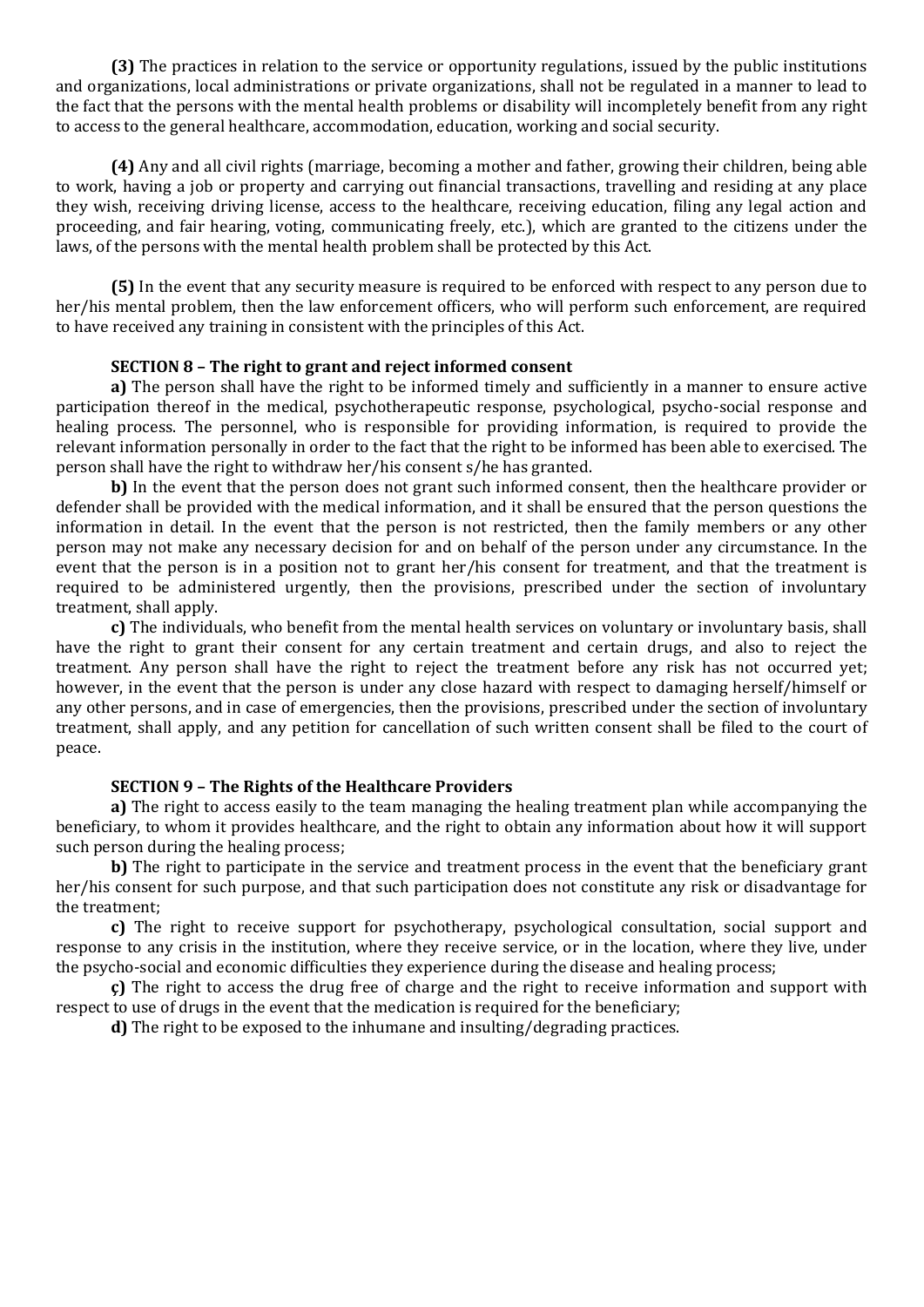### **SECTION 10 – The Right of the Service Providers**

The member of profession, who are authorized to provide mental health service, shall have the following rights, arising from the specificity of the mental health service, in addition to the working and professional rights arising from the international conventions agreed as well as from the laws:

**a)** The members of profession for the mental health shall have educational opportunities in compliance with the applicable international standards in order to fulfill their responsibility for elimination of their professional illiteracy and for continuous self-development, and they shall also have the right to access such opportunities within the working hours. The undergraduate, graduate and postgraduate education, training any member of profession for mental health, should be at the level to ensure the necessary requirements in order to provide mental health services on the human, society and healing basis as specified under the principles and scope of the Act in connection with the right to education.

**b)** The member of profession for mental health shall have the right to withdraw from providing service, excluding the cases where compulsory treatment is required, provided that the emergency medical treatment has been administered, and that any service plan to ensure the continuity of the mental health service, in the event that the beneficiary shall fully reject the response, which is deemed appropriate by such members, while they provide their service, and in case of occurrence of any ethical problem, which will prevent continuity of the service, or any request, which is not appropriate for the nature of the service, or any security problem. In the cases where any emergency response is required, the response may be delayed until the security is ensured in case of availability of any security problem, which may pose any life-threatening hazard for the members of profession.

**c)** In case of occurrence of any risk, with respect to which direct damage is possible, while any member of profession for mental health, then the necessary security measures shall be provided by the law enforcement officers on primary basis and without any delay upon service of notification by such member of profession with respect to such matter.

**ç)** In the event that the individual, who receives the mental health service, damages or, is damaged by, herself/himself and/or any relative thereof, which requires compulsory notification for the purpose of security measures, the personal details of the member of profession, who serves such notification as part of his/her job, shall be kept confidential and private upon the request thereof, and/or if and when required. In respect of those who fail to protect such confidentiality and privacy, the relevant sections of the Turkish Criminal Code shall apply.

**d)** The institutions, which provide mental health service, shall be obliged to take any primarily preventive measure to protect the mental health of their employees, who are the members of profession for mental health.

**e)** In the event that any member of profession, who has been assigned for the mental health service, starts to suffer from any secondary psychic trauma due to her/his job, or from any mental difficulty or disorder due to other professional reasons, then any and all treatment expenses and any loss arising from the disability shall be borne the institution assigning such member.

**f)** In respect of the members of profession for mental health service, the social rights, which are considered to occur due to the nature of the service provided, and which arise from mental and physical deformation, shall be reflected to the social assurance and retirement period of such members in compliance with the regulations issued by the institutions, under which the members serve, with respect to the professional deformation.

**g)** The members of profession for mental health service shall be employed and assigned based on the education and competency they have received and obtained.

#### **SECTION 11 – Obligation for Privacy and Notification**

**a)** Independently from availability or non-availability of any mental problem or complaint; the records kept during the examination, treatment, psychotherapy, psychological consultant, social study, research, developmental assessment and rehabilitation processes, performed by the persons authorized for the mental health professions, and any and all personal information available in the documents created shall not be disclosed any third party unless required by the statutory obligations or without obtaining the consent (which will confirm the legal basis) of the person, or the consent of the person and/or parents/custodian/legal representative thereof based on the age in the event that the person is child or adolescent. The healthcare workers and healthcare institutions shall be responsible for ensuring and maintaining such confidentiality and privacy.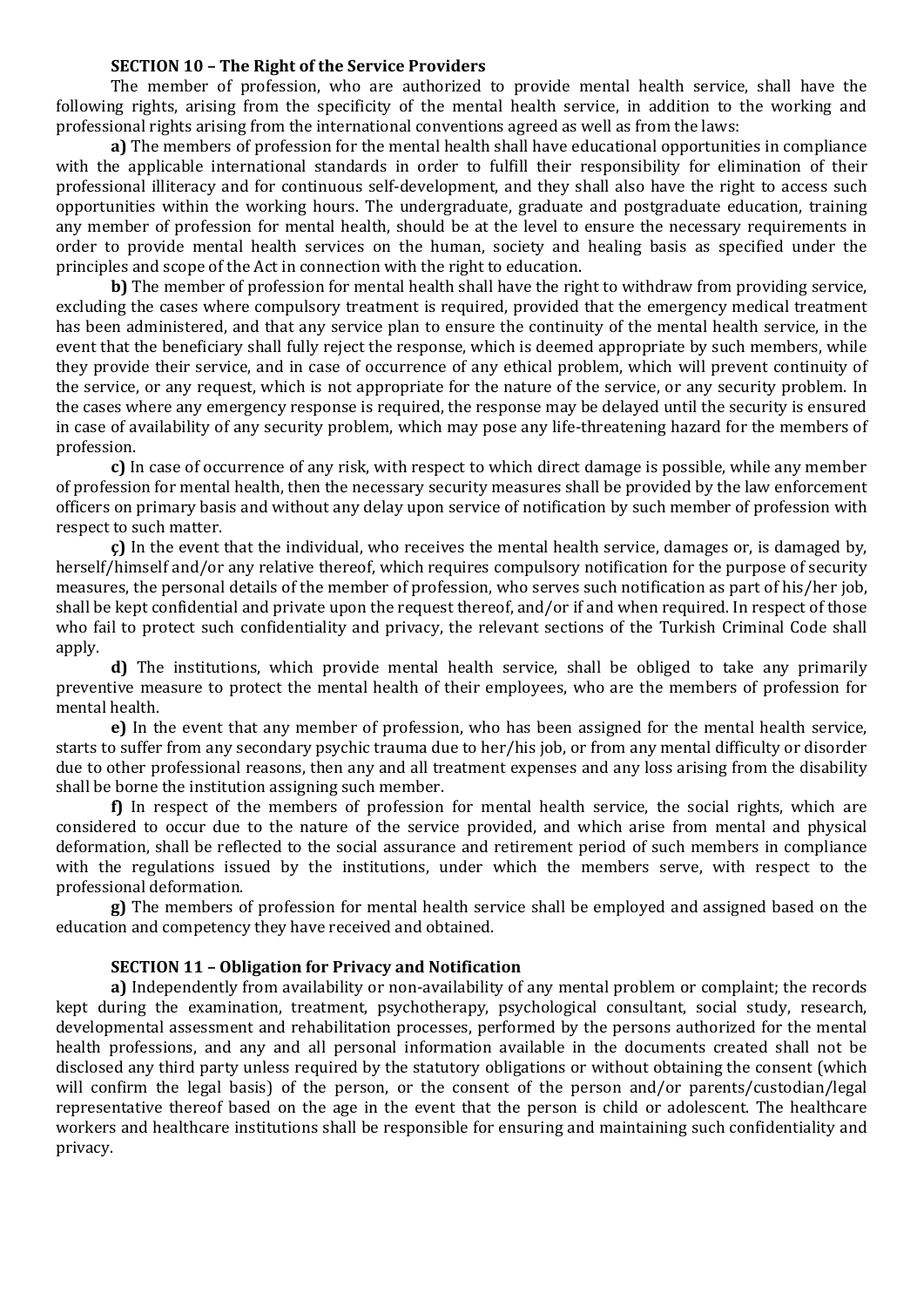**b)** Excluding the statutory obligations, in respect of any disclosure to the relatives, the persons serving in the field of healthcare and the other relevant persons and institutions in favor of the person with respect to protection and improvement of the mental health of the person, the consent of the person, or the consent of the person and/or parents/custodian thereof based on the age in the event that the person is child or adolescent is required to be available. No disclosure may be performed even if the person has granted her/his consent for such purpose, by taking into account any pecuniary and non-pecuniary damage to the person due to disclosure of the medical data to the third persons in favor of the high-benefit of the person, provided that its reason is specified, in writing, in her/his medical records.

**c)** The right of the person, or the person and/or parents/custodian thereof based on the age in the event that the person is child or adolescent, to access the data containing the medical information of the persons shall be reserved. The disclosure of the data, containing the key medical information of the children and adolescents, shall be decided by the child and adolescent psychiatry specialist in favor of the high benefit of the child. However; in respect of the mental health assessments and treatments, the access of the person to the comments of the mental health specialist, the psychological examinations, clinic consultation, social study and developmental assessment notes, other than the standard key medical information, may be restricted either partly or wholly by taking into account the possibility of negative impact thereof on the person. The psychotherapy notes may be allowed to be accessible upon the joint consent of the person and therapist, excluding the medical and statutory obligation, due to the fact that such notes contain the personal definition and comments of the therapist.

**ç)** The exceptions in relation to disclosure of the personal medical information shall be limited to the possibility for any explicit-predictable damage to the person or third persons physically, mentally or economically, and also they shall be limited to be exposed to any crime and the obligations based on the court decision. In case of such exceptions, the requirement for consent of the person shall not be sought; however, the person or legal representative thereof shall be informed to the extent of the opportunities.

**d)** The written or official consent of the person is required to be obtained in order to prevent the possibility for the loss of right due to disclosure of the medical data. In case of any failure to obtain the consent of the person, or in case of incapability of the person to grant her/his consent, then the medical data of the person shall be disclosed to the authorized persons and institutions on gradual basis to the extent required by the statutory obligation provided that the person is informed about such matter. The healthcare institution and/or mental health specialist is not required to provide such information unless the institution, which requests the medical data, notifies why such medical data is requested, what is the purpose of use of such data, what is the scope of such data, who will access/see such data, and how the data security will be ensured. In case of persistence on request for information despite the confidentiality obligation, then the requesting party shall assume the statutory liability. In case of any inconsistency between the reason of the request and the scope of the data requested, then the mental health specialist shall be authorized to apply any limitation for the purpose of requesting the scope of the information provided that s/he will specify the reason thereof.

**e)** Excluding the medical obligations for the explicit and predictable benefit of the person, the personal privacy is required to be protected. The institutions shall be responsible for ensuring the conditions in compliance with the principles for the privacy of the patients.

**f)** In the cases, which are required to be notified due to the medical or statutory reasons, the mental health officer shall primarily be obliged to protect and treat the person mentally. The primary treatment obligation shall not remove/cancel the notification requirement. In the event that any case, which is required to be notified, is determined, then the official proceedings shall be initiated by the healthcare institution or organization, and the healthcare workers may request that their identity is kept confidential for security reasons.

**g)** The healthcare institutions and organizations shall be obliged to protect the personal privacy of the patients with respect to the works requiring data transfer such as statistics, charging of services, etc. The persons, who apply for the purpose of mental problem or consultant, should be informed about the conditions, under which their medical information will be kept confidential, as well as about the exceptional situations.

**ğ)** It is an essential principle to ensure the confidentiality and security of the environment, under which the service is provided, during the examination, assessment and treatment interviews in relation to the mental health. The authorized persons and executives of the government or institution shall be obliged to comply with such principle.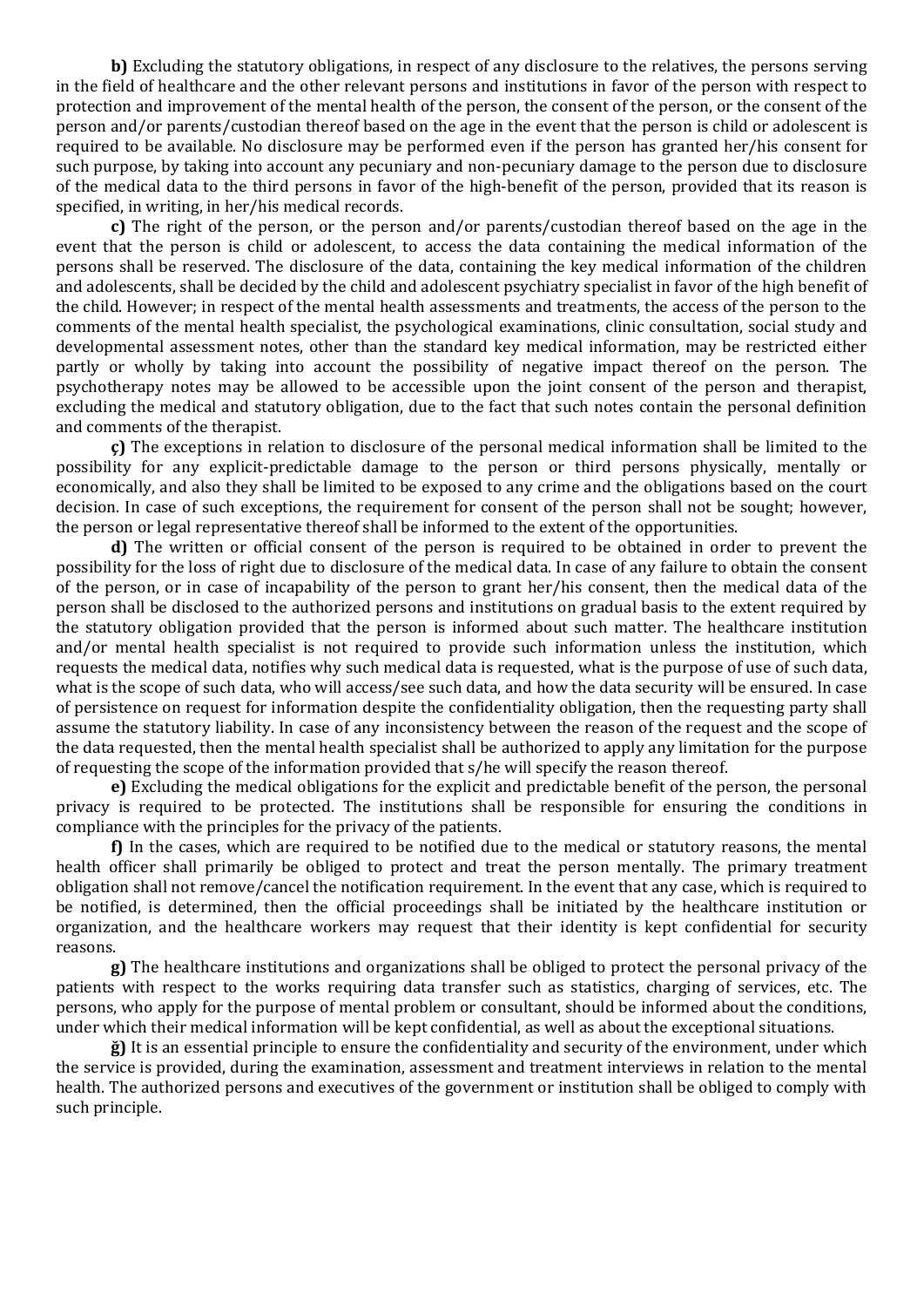**(1)** The interview environment for mental health shall be created based on the medical requirements within the institutions and organizations where healthcare service is provided, and the institution or organization management shall be responsible for creation of the environment based on the medical requirements while the members of profession for mental health shall be responsible for the practices.

**(2)** No person shall be present at the interview environment for any purpose other than healthcare service. The persons, who are not provide any healthcare service, shall not be present at the interview environment and participate in the interview process for any purpose other than the training even if they have any of such professions. The students of the vocational health school shall have the same ethical and professional responsibilities for privacy as the members of profession.

**(3)** No persons, who are not authorized to healthcare service, shall be present at the mental health assessment and treatment interviews unless the person with the mental health problem has any possibility to damage herself/himself or any other person on explicit and predictable basis. In case of any possibility to damage, then the interview shall be performed after any necessary security measures are taken. In the event that the environment is not secure, then the healthcare worker shall be entitled to withdraw from the interview.

**(4)** In case of availability of any statutory obligation or force, which prevents the privacy in the interview environment, then the member of profession for mental health shall be responsible for reporting such matter, in writing, in the event that such matter affects the assessment and the person's right to health.

**(5)** Any member of profession for mental health shall be obliged to act in compliance with the applicable national and international regulations on research and training ethics in case of use of the medical information about the persons for research or training purposes. The identity details of the person may not be used for training purposes under any circumstance, excluding the cases specified in Section 11/b even if the consent of the person has been obtained for such purpose. The details for the mental status should be protected, retained and limited like the biological material. The texts of consent for the visual or audible records kept for training purposes provided that the identity details of the person is kept confidential should explicitly state how many times and where such medical information will be used, and to whom and how such information will be provided, and when and how such information will be disposed of, and that the person shall be entitled to withdraw at any time s/he wishes even if s/he has granted her/his consent for such purpose.

### **CHAPTER FOUR**

#### **Diagnosis and Treatment of the Mental Diseases and Healing-Oriented Services**

The service types that will be adjusted to our country and applied experimentally through the works to be carried out by the professional specialists based on the principles and guidelines, the framework of which is drawn hereunder, shall be included in the statutory legislation by means of the separate regulations.

#### **SECTION 12 – Diagnosis of the Mental Diseases**

The mental health and diseases specialist physicians, and the other physicians in case of absence of such specialists, shall be authorized to diagnose any mental disorder or disease. The child and adolescent psychiatrists shall be authorized to diagnose the mental developmental disorders and mental diseases of the children. In case of absence thereof, the adult psychiatrists may be authorized to diagnose the same.

### **SECTION 13 – Nature of the Treatment- and Healing-Oriented Services**

**a)** The purpose of any and all units providing service is to provide healing-oriented services, under which the beneficiary is put in the center, and which support the independent life within the society, and which is based on the team work.

**b)** Based on the situation, under which the service will be provided, the professionals serving at the institutions providing care and training, and the peers in the schools, and, outside the school, the groups consisting of those who have benefited or are benefiting from the mental health services may be included in the process of provision of such services, in addition to the members of profession.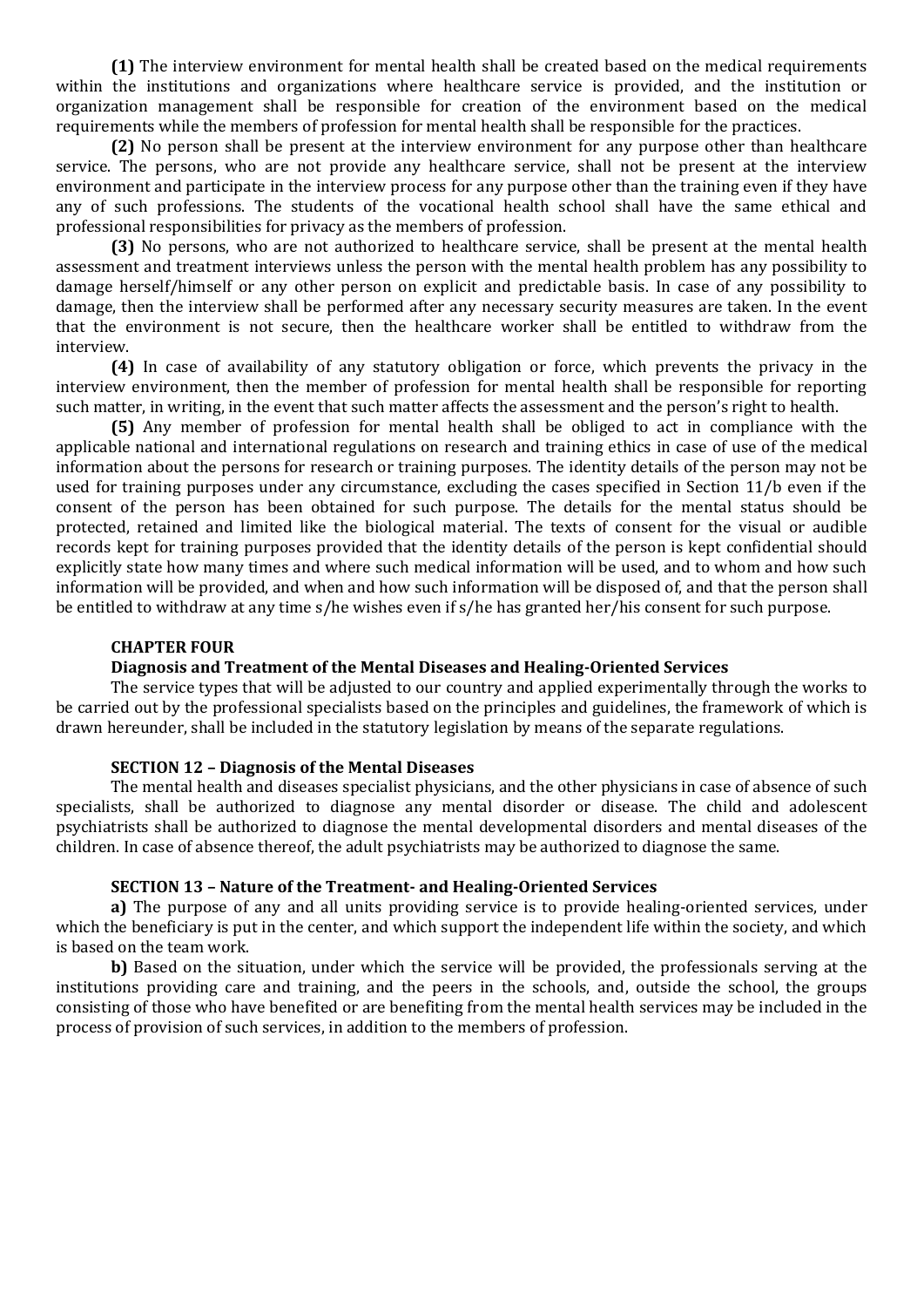**c)** In respect of the diagnosis and treatment of the mental diseases, no written and visual announcement may be made in a manner not to be in consistent with the professional competency and limits, as specified above, and in a manner to mislead the beneficiaries.

**ç)** The institutions and organizations, providing mental health service, shall be obliged to employ in a sufficient number of members of profession for mental health with the sufficient qualifications.

**d)** In respect of the individuals with the mental disorders, the healthcare services should be carried out by the specialist psychiatry nurses and/or the nurses, who hold the certificate of authorization for psychiatry nursing as approved by the Ministry of Health, in the institutions (hospitals, healthcare centers, etc.) where such individuals receive inpatient treatment service.

## **SECTION 14 – Implementation of the Healing-Oriented Services**

**a)** The healing-oriented services shall be provided within the institutions, which have been certified by the Ministry of Education in order to provide mental health service. Such institutions shall constitute (1) the units providing mental health service in the hospitals and on the outpatient basis under the public institutions, and (2) any and all institutions and units providing mental health service under the private medical services, and (3) the non-governmental organizations, in which the members of profession authorized to provide metal health service, and which have been established by the beneficiaries and their relatives.

**b)** The continuity of the inpatient treatment, outpatient treatment, healthcare within the society and/or among the other healthcare/support services and appropriate reference and transfer shall be ensured.

**c)** The healing-oriented services shall also be provided to the relatives to the individuals with the mental health problem.

**ç)** In case of crises and risks, the restrictive measures, which is specified in the next chapter hereof, shall be applied in the least restrictive manner and in accordance with the principles prescribed under the Act.

**d)** In respect of the healing-oriented services, the social support systems shall be arranged along with the treatment in order to strengthen the well-being during the treatment process of the individual.

**e)** The registered mental healthcare organization shall ensure, by taking into account the participation of the person or his/her legal representative or defender, that the most appropriate physical and psycho-social functionality level of the beneficiary is restored, and that any service/treatment/healing plan, aiming the continuity, is available.

**f)** It should be ensured that the physical conditions and nature of the institutions, in which the inpatient treatment and rehabilitation services are received, are in compliance with the human right standards.

## **CHAPTER FIVE**

### **SECTION 15 – Involuntary Treatment and Hospitalization**

**a)** If the behaviors of the persons with the mental disease or disability constitute any significant hazard with respect to themselves or the life and body integrity of the third persons and if non-treatment thereof causes any significant hazard in the recent period in terms of their health in the event that such persons do not have the capacity of judgment, or that they fail to grant their consent for such purpose due to their diseases, or in case of emergency medical situations, in which loss of any organ or function may be available in case of delay, the consent of the patient is not required to be obtained in order to apply the necessary treatment. Also, in case of emergency medical situations, the physician is required to be act in favor of the person, who does not have the capacity of judgment, and in compliance with the supposed will of such person. In such cases, the necessary medical response shall be applied to the patient, and it shall be recorded accordingly. In case of availability of the healthcare provider or legal representative of the patient, then such provider and representative shall be informed about the matter before performance of the healthcare, and their written consent shall be obtained for such purpose. However, in the cases where any delay constitutes any risk, it is not required to be waited in order to take any medical action. In case of such emergency medical situations, the necessary medical actions shall be taken in the event that the legal representative or parents/custodian thereof fail to grant her/his/their consent for the treatment, and the Civil Court of Peace shall be notified of such matter.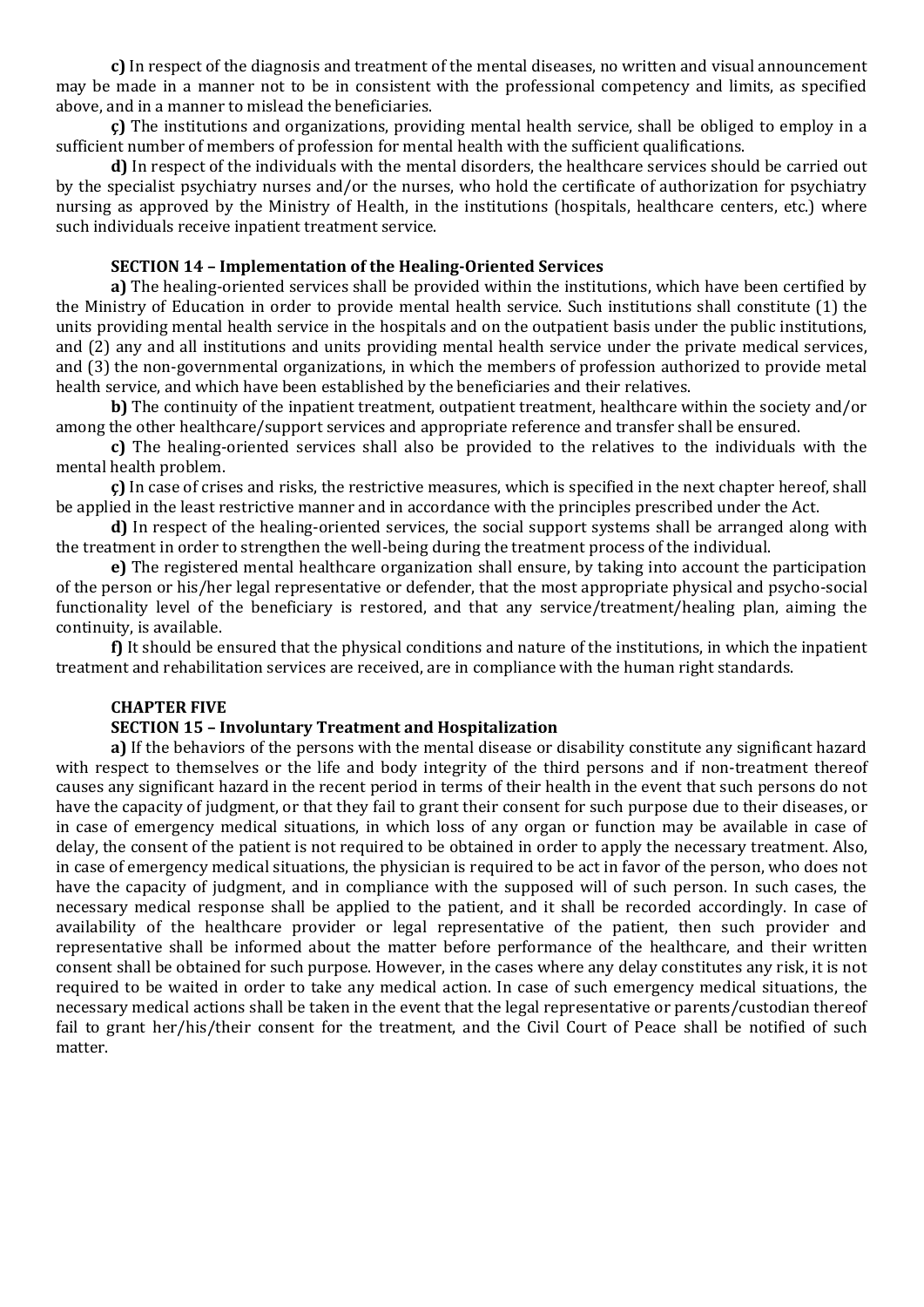**b)** In the event that the person with the mental health problem is to be hospitalized in any institution on involuntary basis due to the risk as defined above, then the physician, applying the treatment, shall inform the relevant person and the legal representative thereof, if and when required, about the reason, purpose, type, method, risks and side effects of the medical treatment as well as about the possible consequences in case of failure to apply the treatment and also about the alternative treatment opportunities, and s/he shall submit such matters to such persons for the approval. In the event that any person, who does not have the capacity of judgment, has not arranged any treatment by giving instructions in advance, then the physician, who will perform the response, shall plan the necessary treatment by informing the person, who is authorized to represent such person. The person, who does not have the capacity of judgment, shall participate in the decision making process as far as possible. The healthcare provider or the representative of patient rights shall accompany the beneficiary and be included in the process in each stage of the involuntary treatment and involuntary hospitalization. The institution, applying the treatment, shall arrange the prescriptive medical measures under the treatment plan, and the relevant person shall be notified of such arrangement along with the methods for raising any objection thereto.

**c)** Excluding the emergencies; in the event that any more appropriate measures is not available currently with respect to the treatment or healthcare of the person with the mental health problem or disability, and that the treatment or healthcare thereof cannot be performed in any other manner/by means of any other method, then such person shall only be hospitalized in any appropriate institution upon the decision of the Civil Court of Peace. The relevant person shall be informed about the nature, reasons and possible period of the measure as well as about the full name of the person to take care of such patient within such period. The emergencies shall be reserved. The measure shall be cancelled as soon as any opportunity is found, and the rightness of the measure shall be reviewed in regular intervals in any case. The relevant person and the relative thereof may always request to be discharged from the institution. Such request shall be submitted to the court without any delay.

**ç)** In respect of the involuntary treatments, the law enforcement or security officers shall be obliged to take necessary security measures provided that they shall be bound by the principles prescribed hereunder with respect to the fundamental rights and obligations.

**d)** In the event that the patient is a minor, or that s/he does not have the capacity of judgment, then the consent of her/his legal representative shall be obtained for such purpose. It shall be ensured that the minor or the restricted person, who has the capacity of judgment on partial or entire basis, is informed about the matter and participates in the decisions on her/his treatment even in the cases where the consent of her/his legal representative is sufficient.

**e)** In the event that the person, with respect to whom the security problem for herself/himself or any other person has decreased to the significant extent by applying the involuntary treatment, has also the capacity of judgment, then such person's healthcare provider and/or legal representative and/or representative of human rights shall also be informed about the matter, and it shall be ensured that the treatment to be applied shall become voluntary.

**f)** The patient and the person accompanying the patient shall be informed, verbally and in writing, about the rights of the patient as well as the methods for raising any objection thereto during any and all hospitalization processes, regardless of the fact that the hospitalization is voluntary or involuntary.

**g)** Any notification shall be served with respect to assignment of any representative of patient rights upon the request of the patient for the purpose of supporting the patient with respect to making any decision before the involuntary hospitalization and for the purpose of ensuring that the patient may access her/his legal rights.

**ğ)** The practices restricting the freedom of movement with respect to the inpatient mental health services shall be carried out in compliance with the international conventions, to which the Republic of Turkey is a party.

**h)** The coordination shall be ensured by the unit of patient right with respect to determination of the representative of patient rights. The persons, serving in such fields, shall be provided with the training and the support requiring continuity, and such persons shall be sought to attend the in-service trainings on regular basis during their career.

**ı)** In the event that any report is issued with respect to the involuntary hospitalization when the persons, who have no legal representative even though they do not have the capacity of judgment, apply for treatment, the assignment of provisional legal representative shall be submitted to the relevant court. Any legal representative shall be assigned by the court in the first hearing. The opinion of the patient shall be received with respect to selection of legal representative, as far as possible. The court shall also take into account the patient's opinion specified by the patient, in writing, in company with any witness, in any period, during which the patient has the full capacity to act, with respect to selection of person to act as a legal representative of the patient. In case of emergencies, any provisional legal representative may be assigned.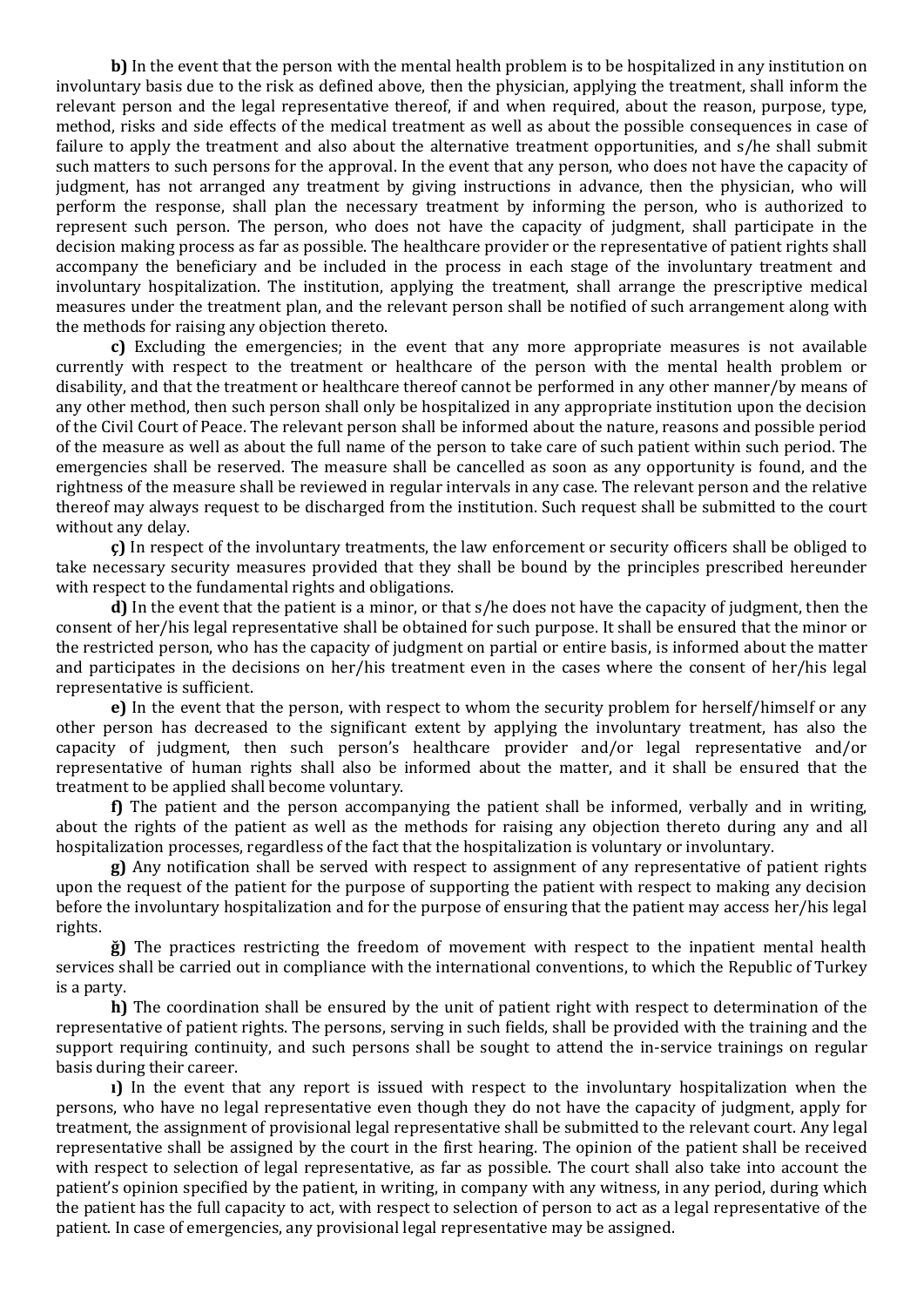The healthcare providers shall be considered as the party with respect to the transaction in relation to the patient until assignment of any representative by the court provided that no conflict of interest shall be available between the patient and the healthcare provider.

**i)** In respect of the diseases, which affect the capacity of judgment, the patient's instructions and requests, which have been given in advance by the patient with respect to the treatment to be applied to her/him as specified, in writing, by the patient in company with any witness when the patient has such capacity, as well as her/his selection for the persons, who will decide her/his treatment, shall be taken into account provided that such instructions, requests and selection shall not be in contrary to the laws and medical deontological requirements. In the event that any request, which has been specified in advance, is not applied due to any contradiction specified herein, then the reasons thereof shall explicitly be specified and recorded.

**j)** The patient, who is under the involuntary hospitalization circumstances, may be transferred to any other public or private mental healthcare institution by the legal representative or relatives of the patient in order to be treated. Such process shall be governed by the Civil Court of Peace. In the event that the patient is required to be transferred due to any emergency medical situation, then the relevant Civil Court of Peace shall be notified of the matter within a period of 24 hours following performance of such transfer.

#### **SECTION 16 – Decision and Supervision Mechanisms for the Involuntary Hospitalization**

**a)** Approval and rejection of the hospitalization of the persons, who are hospitalized involuntarily due to their mental disease, and protection of the rights of the persons, and audit of the compliance of the transaction performed with the law, and discussion and conclusion of the objections of the parities to the transactions performed shall be governed by the Civil Court of Peace, who has been assigned for such matte.

**b)** Any mental health and diseases specialist, who are assigned at the hospital, shall issue any medical report for the persons, who are hospitalized involuntarily, within a period of 72 hours. The report shall be submitted to the Civil Court of Peace by the hospital management within a period of 24 hours. The hearing shall be held within a period of 24 hours following the notification. In the event that the person's status, which poses any risk, has disappeared, then her/his treatment shall be continued on voluntary basis based on her/his request, or s/he shall be discharged from the hospital. In the event that the status, which poses any risk, has not disappeared, then it shall be acted in accordance with the decision of the court.

**c)** The involuntary hospitalization of the person with the mental disease shall be approved or rejected in the first hearing. Any mental health and diseases specialist may be assigned as an expert in order to investigate appropriateness of the involuntary hospitalization or treatment upon the objection of the patient party for the hospitalization or if and when required by the judge. In such case, the expert is required to complete her/his medical examination, and to submit her/his report within a period of 48 hours.

**ç)** The patient shall be entitled to be represented by any attorney-at-law in the court. Any attorney-atlaw shall be assigned by the bar association for the persons, who have not any attorney-at-law.

**d)** The patient, the legal representative of the patient or the defender of the patient, and the attorney-atlaw of the patient, if available, shall be present in the hearings. If and when required by the judge, or in the event that it is not possible to take the patient out of the hospital, the hearing may be decided to be held in the hospital. In the event that it is not possible for the patient to be present in the hearing, then the necessary requirements shall be satisfied in order to ensure that the patient is seen by the judge at least one time.

**e)** The Judge of the Civil Court of Peace shall decide continuity or termination of the involuntary hospital or treatment after s/he reviews the report, submitted by the hospital, and the report, submitted by any expert, if s/he has been assigned, on comparative basis, and after s/he listens the parties. S/he may request any additional medical explanation or may assign any other psychiatrist, if and when deems necessary.

**f)** The longest period of involuntary hospitalization and treatment, may be three weeks upon the decision of the court. Such period may be extended in case of the following circumstances. In the event that the status, which poses any risk, has not disappeared, the report stating such matter shall be submitted to the court by the hospital management in the end of the second week. The hearing for extension of the period shall be held 1 (one) day before the expiration of the period. Any mental health and diseases specialist may be assigned as an expert in order to receive any medical opinion with respect to extension of the involuntary hospitalization or treatment upon the objection of the patient party for the hospitalization or if and when required by the judge. In such case, the expert is required to complete her/his medical examination, and to submit her/his report within a period of 48 hours.

**g)** In case of disappearance of the person's status, which poses any risk due to her/his mental health problem, the report stating such matter shall be submitted to the court by the hospital management. In the event that the court decides discharge of the patient from the hospital, then the patient shall be continued to be treated on voluntary basis or shall be discharged from the hospital based on the preference/request of the patient.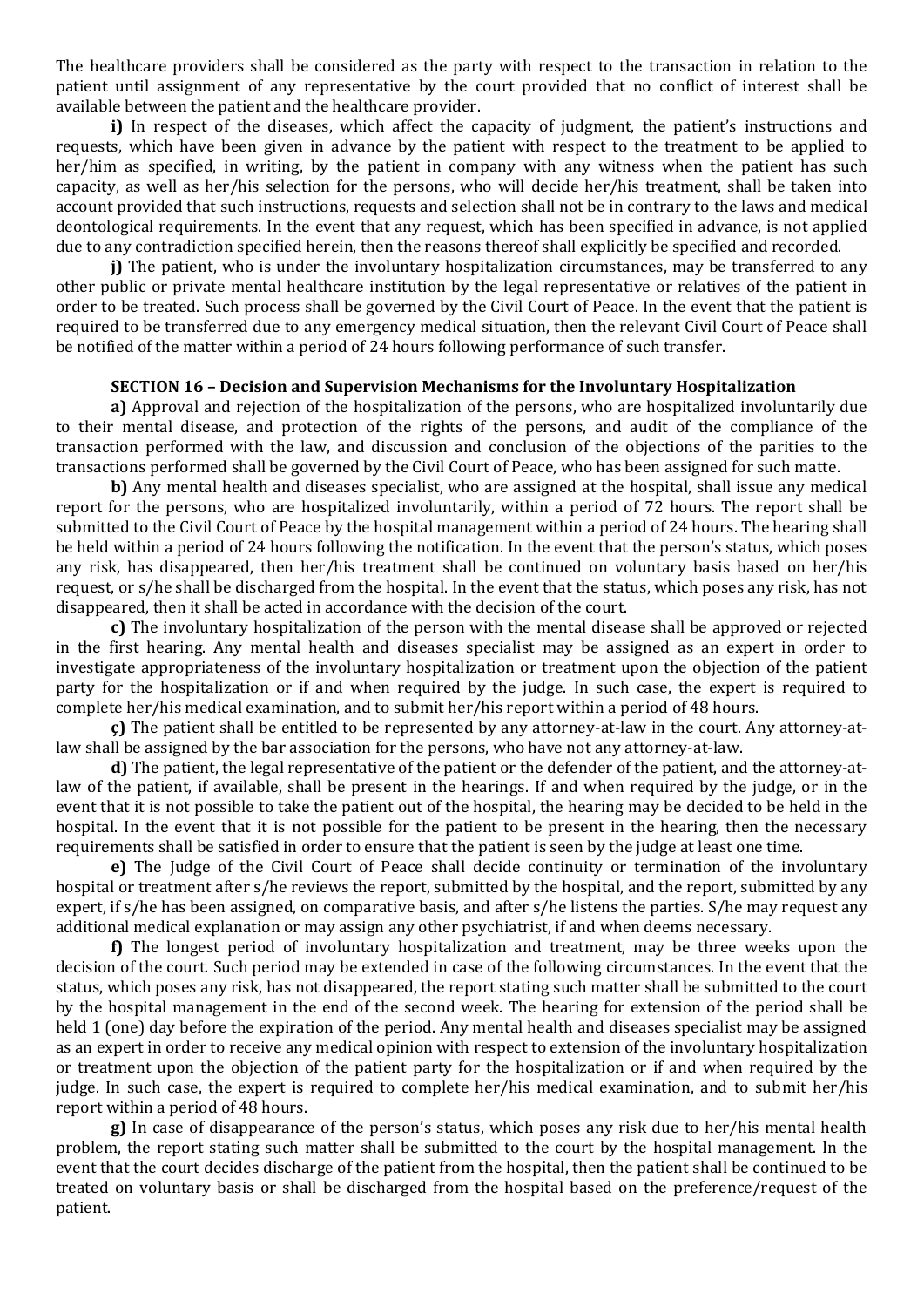**ğ)** The treatment report, under which the extension or termination of the period of the involuntary hospitalization and treatment is recommended, shall be issued by the mental health and diseases specialists until 3 (three) months by taking into account the observation reports, issued by the nurses, and the social study report, issued by the social worker, and such treatment report shall be issued by the medical board of the hospital after completion of three months. Periodical examination audit shall be performed by the Civil Court of Peace.

**h)** The patients, who are not required to stay at the hospital, however, who are deprived of social support to the highest extent, and who cannot perform their own healthcare and protect their physical and mental health, may be placed into the appropriate institution, where they can receive such services, upon the decision of the court by taking into account the social study report issued by any social worker. Such services shall be provided by the Provincial Directorate of the ASPB (Ministry of Family and Social Policies) through the agency of the defender of the patient or the representative of patient rights without any delay.

**ı)** Any objection may be raised against the practices in relation to the involuntary hospitalization and treatment at any stage. Assessment of the objections in terms of procedure and essence shall be governed by the Civil Court of Peace.

#### **SECTION 17 – Other Treatment Decisions upon the Decision of the Court**

The transactions in relation to the patients sent by the courts for the purpose of observation, protection and treatment, medical measure, treatment measure, supervised release, etc. shall be carried out as specified under the TCK (Turkish Criminal Code), CMK (Code of Criminal Procedure), HMK (Code of Civil Procedure), CKK (Child Protection Code), AKK (Fair Usage Policy) and CIK (Law on Criminal Execution).

### **CHAPTER SIX Audit of the Mental Health Services SECTION – 18**

The government shall be responsible for ensuring the geographical and physical accessibility of the mental health services as well as for auditing establishment and maintenance thereof based on the international standards in terms of quality.

The ministries and council shall be in charge of and responsible for providing and auditing the sufficient number of services under the sufficient quality for such purpose.

The institutions, providing mental health service, shall be obliged to ensure the internal audit with respect to provision of such services in compliance with the human rights standards with the participation of the employees serving at any and all stages, and the relevant ministries shall be obliged to carry out the administrative audit with respect to such matter.

The civil monitoring and audit of any and all institutions, facilities, services and programs, which consist of the mental health system, shall be ensured and monitored through the agency of the independent boards established upon participation of the non-governmental organizations serving in such field.

#### **SECTION 19 – Mental Health Monitoring and Supervisory Board**

**(1)** In respect of the monitoring and audit of any and all institutions and organizations, providing healthcare and inpatient treatment service in the field of mental health, **"Mental Health Monitoring and Supervisory Board"** shall be established in each province in addition to the internal audits of the institutions and organizations.

#### **a) Composition of the Monitoring and Supervisory Board for Mental Health**

1. The Board shall consist of at least 9 (nine) members, including 6 (six) member determined by the Provincial Directorate of the Ministry of Health, the Provincial Directorate of the Ministry of Family and Social Policies, the general provincial council (or municipal council in the metropolises), the provincial or regional Chamber of Physicians, the provincial or regional Bar Association and the competent union of healthcare workers and 3 (three) members determined by the independent, national, defending and self-defending non-governmental organizations, and it shall convene upon attendance of at least 7 (seven) members. Any and all representatives' provision of service in the field of mental health, national and international publications on the public policies, capacity to collaborate with the public institutions, membership of national and international platforms and joint ventures and capacity of defending activity shall be taken into account.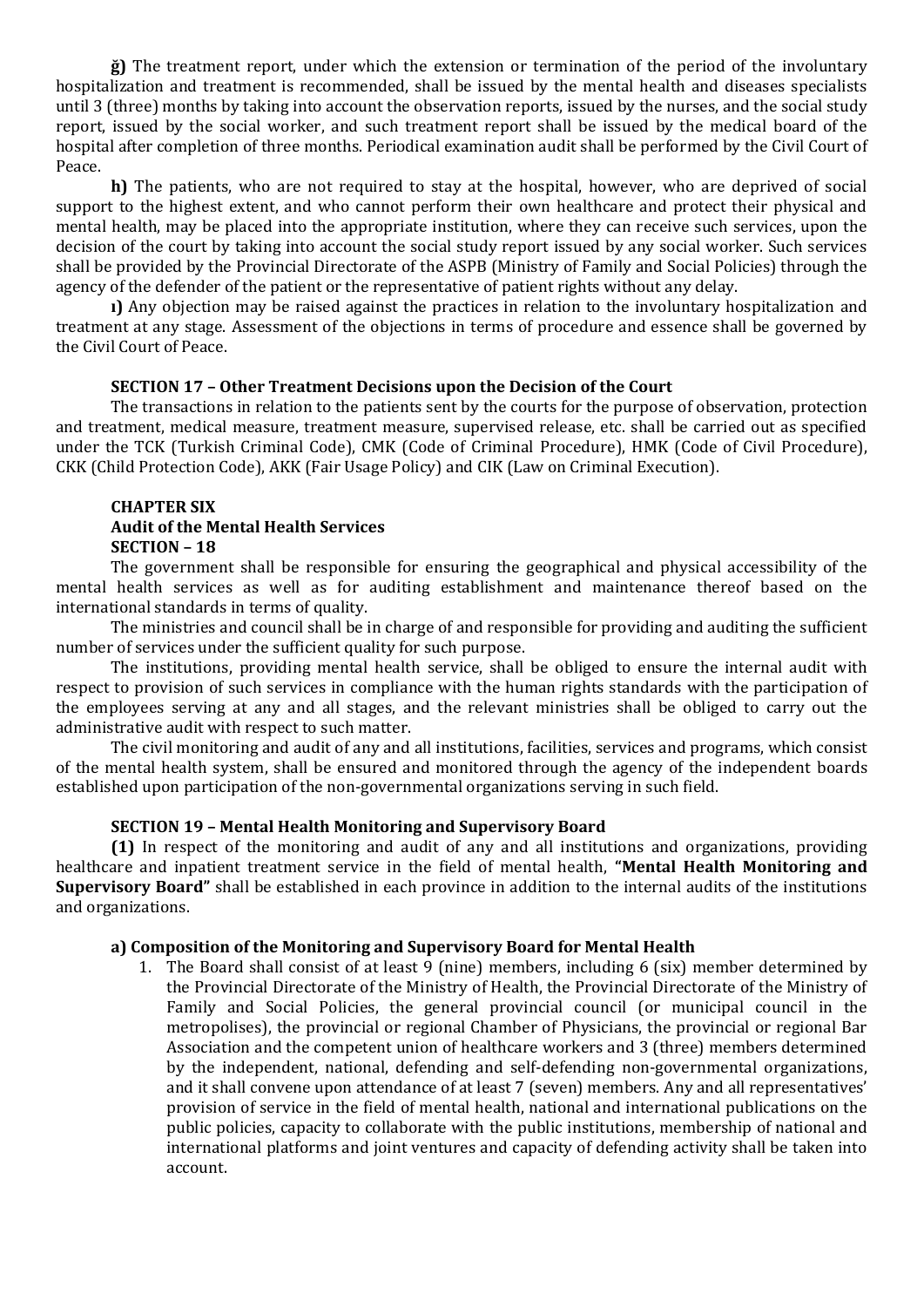- **2.** The Board shall be autonomous, and it shall serve independently from the institutions and organizations assigning representative.
- **3.** The term of office of the Board shall be 2 (two) years. Any public institution, professional organization or non-governmental organization, which has assigned any member to the Board, shall determined the members, they will assign to the Boards, in accordance with their internal regulations. Those, who are assigned in such boards, may be re-elected.
- **4.** Any of the locations, where the professional organizations or association of patients and patient relatives is situated, shall be determined and announced as the center of the Board. The meeting of the Board shall be held in such center. The professional organization or association of patients and patient relatives, which is determined as the center of the Board, shall also assume the secretarial activities.
- **5.** The distribution of duties shall be performed in the first meeting, and the chairman, vice chairman and secretary general shall be elected accordingly. The meeting shall be managed by the Chairman, or by the Vice Chairman in case of absence of the Chairman. Secretary General shall carry out the correspondences.

**b) Duties of the Board:** In respect of any and all institutions and organizations, providing the healthcare and inpatient service in the field of mental health:

- **1.** For the purpose of the efficient provision and quality of the physical conditions, working conditions, healthcare and service;
- **2.** For the purpose of protection and development of the human rights of the person, to whom treatment, support and healthcare services are provided within such institutions and organizations;
- **3.** For the purpose of prevention of the human rights violations and mall treatment with respect to such persons, the Board shall carry out monitoring and audit by observing the ethical principles and the requirements for the personal privacy and treatment and support services, based on the human rights and freedoms, as defined under the laws and international conventions, as well as on the purposes and principles defined under the mental health act.
- **4.** The Board shall regularly audit the mental healthcare institutions and organizations, which are within the area of responsibility of the Board, together with at least five members at least once a year. It shall monitor the processes for the resolution of the problems determined. The institutions may also be visited if and when required, or in the event that any irregularity and failure/disorder is reported, besides the audit to be performed at regular intervals.
- **5.** The Board shall report any failure, error and incorrect practice, it has determined during performance of monitoring and audit, to the local and central official of the relevant institution or organization or to the relevant public officer, ad it shall recommend resolutions for such purposes. It shall monitor the processes for the resolution of the problems and correction of the incorrect practices. It shall notify the relevant Ombudsman Institution, court and public opinion of the relevant matter, if and when it deems necessary.
- **6.** In the event that it is required to be negotiated with the beneficiary during the processes of monitoring and audit, the negotiation and file reviewing processes may only be carried out by any Board member, who serves as a physician or mental health worker, based on the need, by taking into account the clinic status of the person and the recommendations of the treatment and support team.

### **SECTION 20 – The Boards Established and Managed by the Beneficiaries**

**a)** The persons, who benefit or have benefited from the mental healthcare institutions and services, shall actively participate in the decision mechanisms and service audits through the agency of the boards they have established.

**b)** The purpose of such boards is to ensure achievement of the components of self-determination, selfdefending, active participation in any and all processes and assumption of responsibilities, which constitute the basis for the population-based and healing-oriented mental health services, with respect to the persons, who benefit from the mental healthcare institutions and population-based mental health services.

**c)** They shall have any office, the costs and expenses of which are borne by the institutions providing service, under the umbrella of such institutions. The Board shall consist of the internal unit representatives, who will serve for a period of 2 years.

**ç)** The operation of the Board shall be determined in accordance with the relevant regulations.